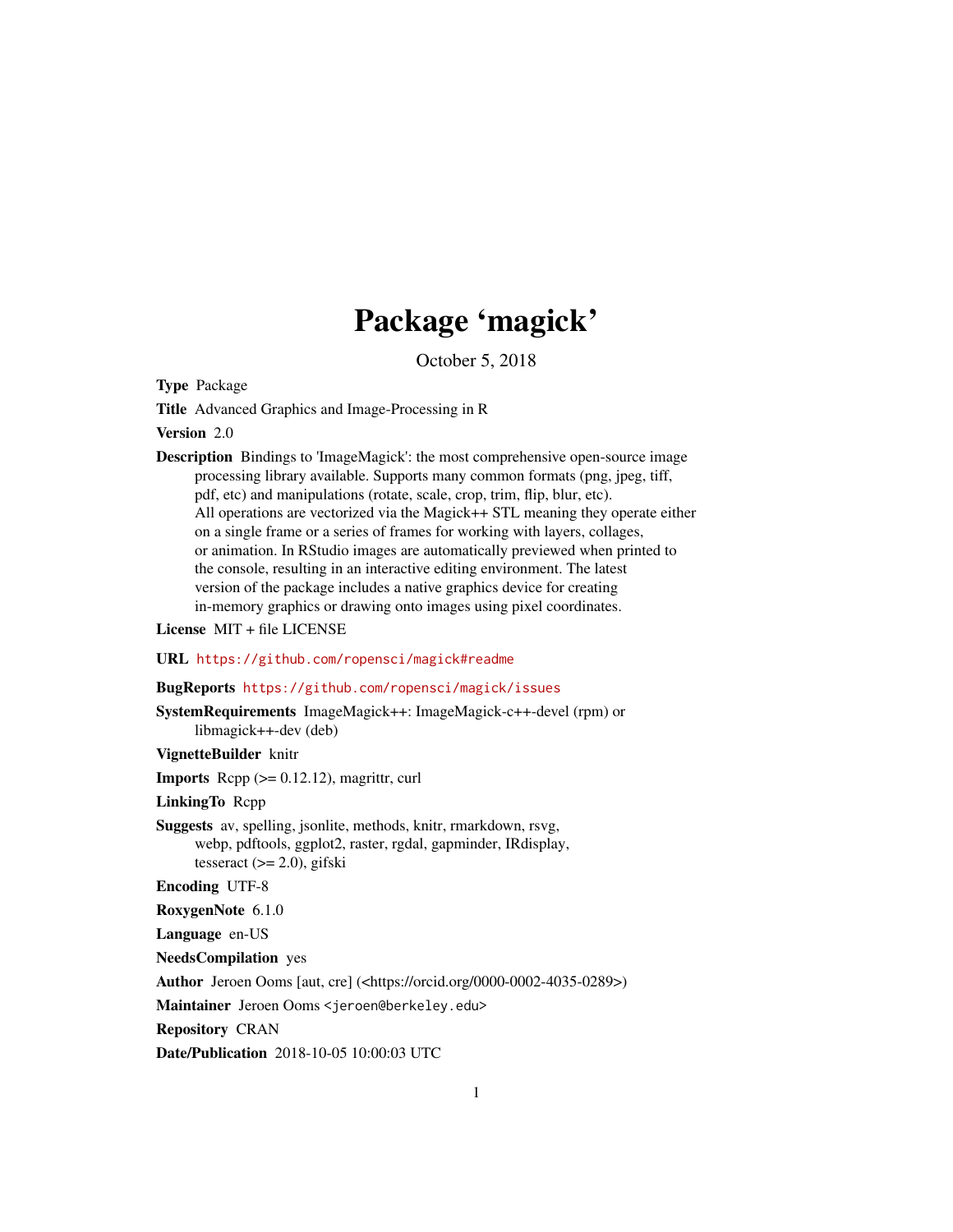## <span id="page-1-0"></span>R topics documented:

|            | $\overline{2}$ |
|------------|----------------|
|            | 3              |
|            | 5              |
| attributes | 6              |
|            | 7              |
|            | 7              |
|            | -8             |
|            | 11             |
|            | 12             |
| edges      | 14             |
|            | 15             |
|            | 17             |
| $f_{X}$    | 18             |
|            | 19             |
|            | 21             |
|            | 21             |
|            | 22             |
|            |                |
|            | 24             |
|            | 25             |
|            | 27             |
|            |                |
|            | 28             |
| video      | 30             |
|            | -31            |
|            | 31             |
|            |                |

#### **Index** [33](#page-32-0)

<span id="page-1-2"></span>analysis *Image Analysis*

## <span id="page-1-1"></span>Description

Functions for image calculations and analysis. This part of the package needs more work.

## Usage

```
image_compare(image, reference_image, metric = "", fuzz = 0)
image_compare_dist(image, reference_image, metric = "", fuzz = 0)
image_fft(image)
```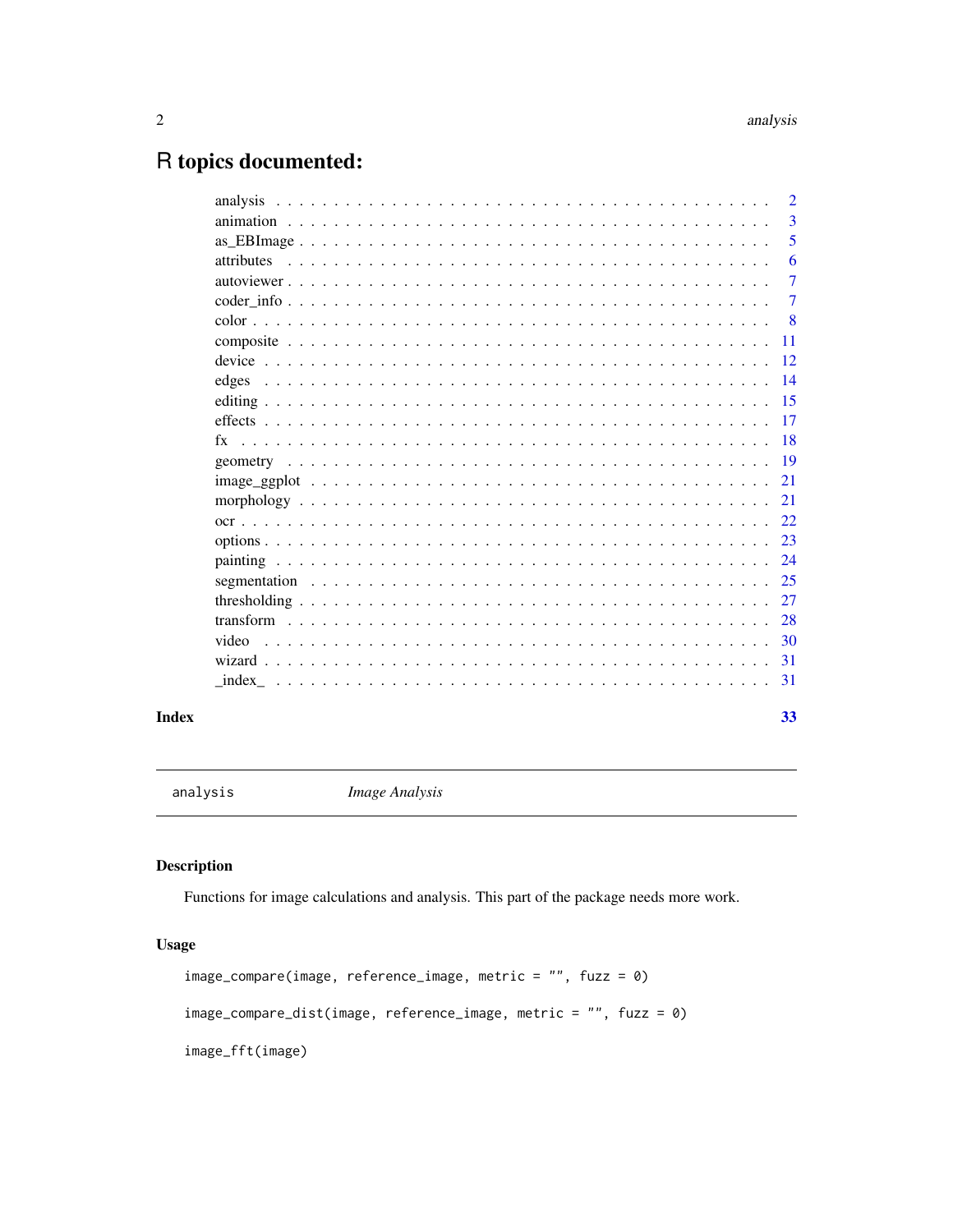#### <span id="page-2-0"></span>animation 3

#### **Arguments**

| image           | magick image object returned by image_read() or image_graph()                                                                    |
|-----------------|----------------------------------------------------------------------------------------------------------------------------------|
| reference_image |                                                                                                                                  |
|                 | another image to compare to                                                                                                      |
| metric          | string with a metric from metric_types() such as "AE" or "phash"                                                                 |
| fuzz            | Fuzz percentage: value between 0 and 100. Relative distance between colors to<br>be considered similar in the filling algorithm. |

## Details

For details see [Image++](https://www.imagemagick.org/Magick++/Image++.html) documentation. Short descriptions:

- [image\\_compare](#page-1-1) calculates a metric by comparing image with a reference image.
- [image\\_fft](#page-1-1) returns Discrete Fourier Transform (DFT) of the image as a magnitude / phase image pair. I wish I knew what this means.

Here image\_compare() is vectorized over the first argument and returns the diff image with the calculated distortion value as an attribute.

#### See Also

```
Other image: _index_, animation, attributes, color, composite, device, edges, editing,
effects, fx, geometry, morphology, ocr, options, painting, segmentation, transform, video
```
#### Examples

```
out1 <- image_blur(logo, 3)
out2 <- image_oilpaint(logo, 3)
input <- c(logo, out1, out2, logo)
if(magick\_config()$version >= "6.8.7"){
  diff_img <- image_compare(input, logo, metric = "AE")
  attributes(diff_img)
}
```
<span id="page-2-1"></span>animation *Image Frames and Animation*

## <span id="page-2-2"></span>Description

Operations to manipulate or combine multiple frames of an image. Details below.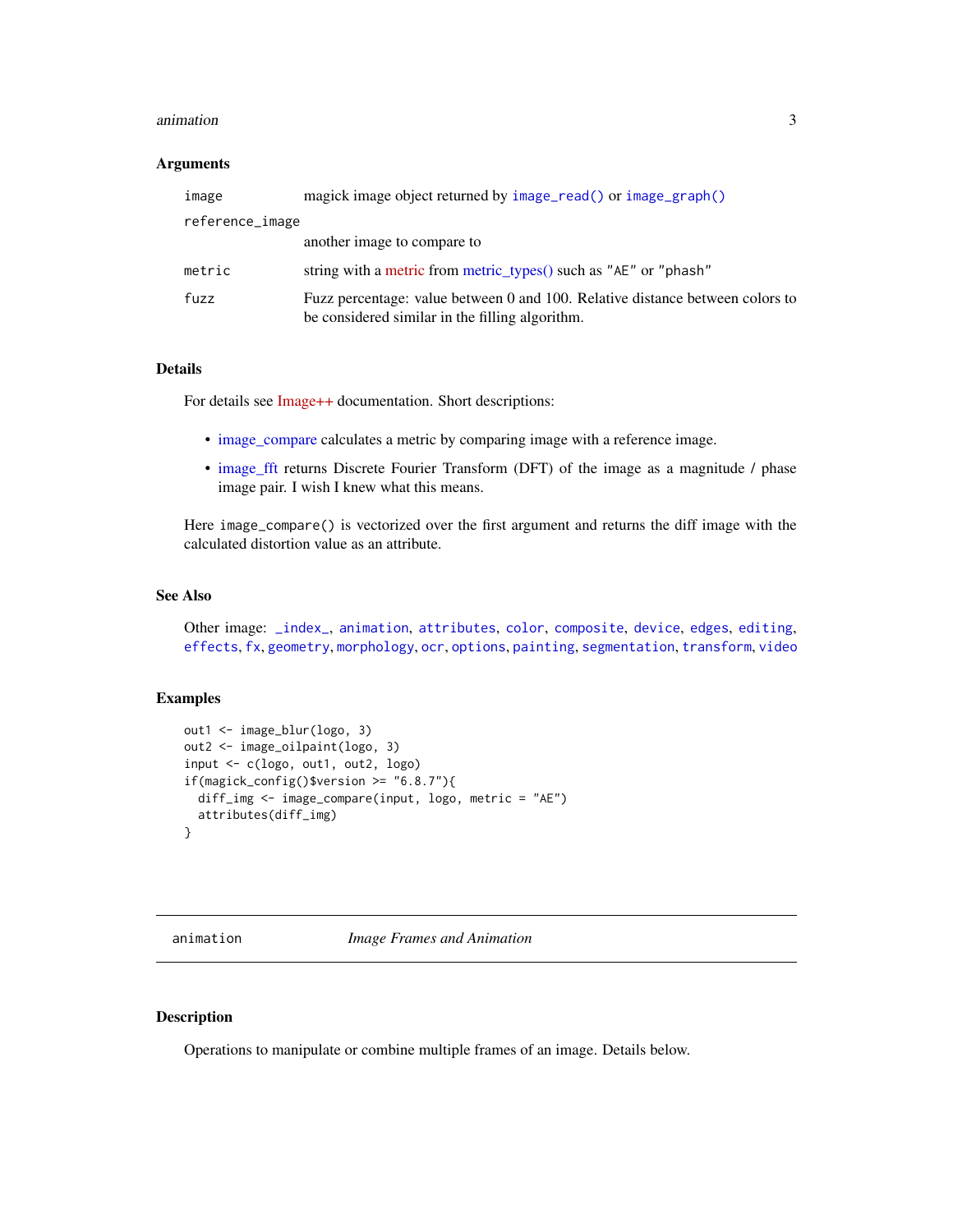#### <span id="page-3-0"></span>Usage

```
image_animate(image, fps = 10, loop = 0, dispose = c("background",
  "previous", "none"))
image_morph(image, frames = 8)
image_mosaic(image, operator = NULL)
image_montage(image)
image_flatten(image, operator = NULL)
image_average(image)
image_append(image, stack = FALSE)
image_apply(image, FUN, ...)
```
## **Arguments**

| image      | magick image object returned by image_read() or image_graph() |
|------------|---------------------------------------------------------------|
| fps        | frames per second                                             |
| loop       | how many times to repeat the animation. Default is infinite.  |
| dispose    | a frame disposal method from dispose_types()                  |
| frames     | number of frames to use in output animation                   |
| operator   | string with a composite operator from compose_types()         |
| stack      | place images top-to-bottom (TRUE) or left-to-right (FALSE)    |
| <b>FUN</b> | a function to be called on each frame in the image            |
| $\cdots$   | additional parameters for FUN                                 |

#### Details

For details see [Magick++ STL](https://www.imagemagick.org/Magick++/STL.html) documentation. Short descriptions:

- [image\\_animate](#page-2-2) coalesces frames by playing the sequence and converting to gif format.
- [image\\_morph](#page-2-2) expands number of frames by interpolating intermediate frames to blend into each other when played as an animation.
- [image\\_mosaic](#page-2-2) inlays images to form a single coherent picture.
- [image\\_montage](#page-2-2) creates a composite image by combining frames.
- [image\\_flatten](#page-2-2) merges frames as layers into a single frame using a given operator.
- [image\\_average](#page-2-2) averages frames into single frame.
- [image\\_append](#page-2-2) stack images left-to-right (default) or top-to-bottom.
- [image\\_apply](#page-2-2) applies a function to each frame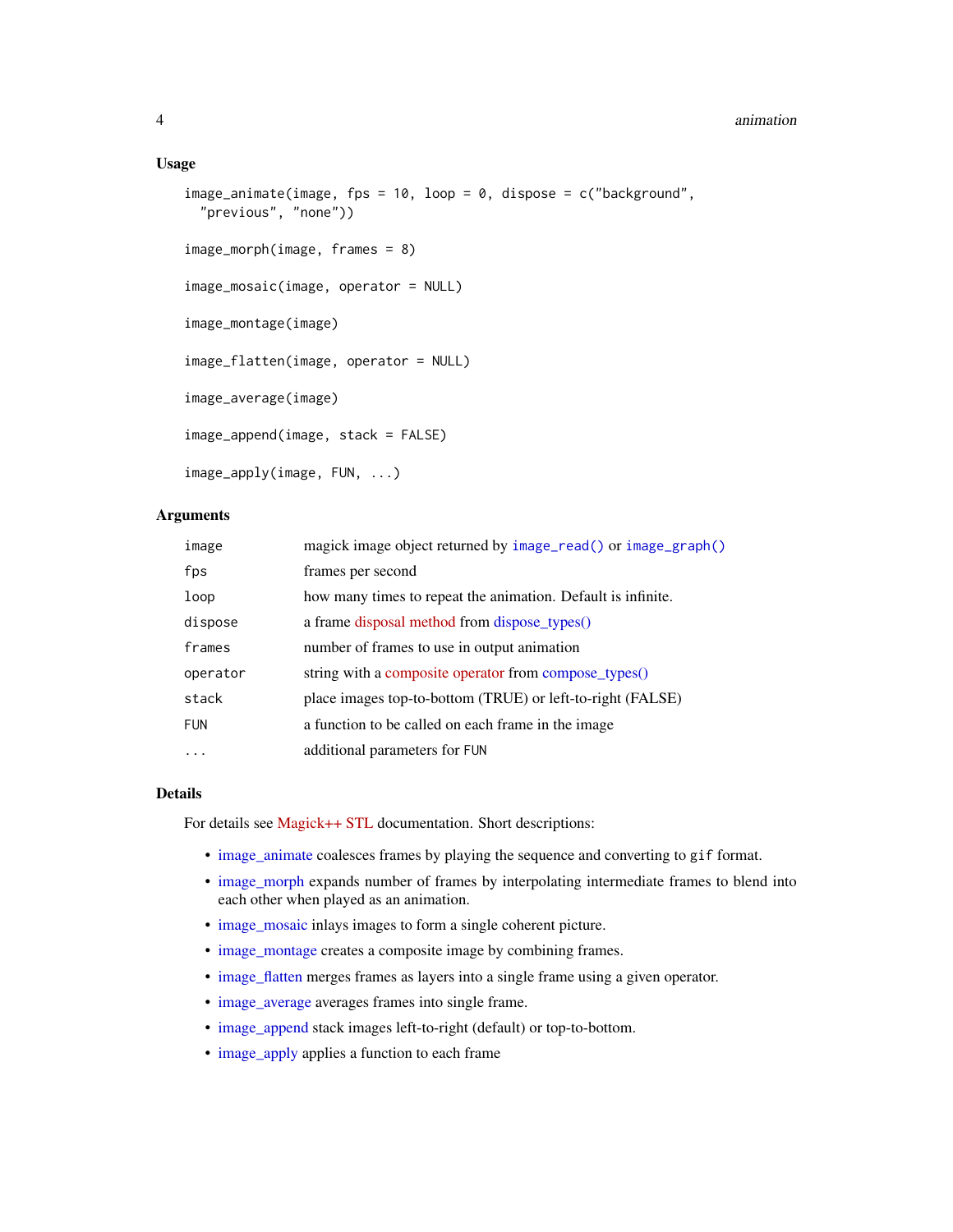## <span id="page-4-0"></span>as\_EBImage 5

The [image\\_apply](#page-2-2) function calls an image function to each frame and joins results back into a single image. Because most operations are already vectorized this is often not needed. Note that FUN() should return an image. To apply other kinds of functions to image frames simply use [lapply,](#page-0-0) [vapply,](#page-0-0) etc.

## See Also

Other image: [\\_index\\_](#page-30-1), [analysis](#page-1-2), [attributes](#page-5-1), [color](#page-7-1), [composite](#page-10-1), [device](#page-11-2), [edges](#page-13-1), [editing](#page-14-2), [effects](#page-16-1), [fx](#page-17-1), [geometry](#page-18-1), [morphology](#page-20-1), [ocr](#page-21-1), [options](#page-22-2), [painting](#page-23-1), [segmentation](#page-24-1), [transform](#page-27-1), [video](#page-29-1)

#### Examples

```
# Combine images
logo <- image_read("https://jeroen.github.io/images/Rlogo.png")
oldlogo <- image_read("https://developer.r-project.org/Logo/Rlogo-3.png")
# Create morphing animation
both <- image_scale(c(oldlogo, logo), "400")
image_average(image_crop(both))
image_animate(image_morph(both, 10))
# Create thumbnails from GIF
banana <- image_read("https://jeroen.github.io/images/banana.gif")
length(banana)
image_average(banana)
image_flatten(banana)
image_append(banana)
image_append(banana, stack = TRUE)
# Append images together
wizard <- image_read("wizard:")
image_append(image_scale(c(image_append(banana[c(1,3)], stack = TRUE), wizard)))
image_composite(banana, image_scale(logo, "300"))
# Break down and combine frames
front <- image_scale(banana, "300")
background <- image_background(image_scale(logo, "400"), 'white')
frames <- image_apply(front, function(x){image_composite(background, x, offset = "+70+30")})
image_animate(frames, fps = 10)
```
as\_EBImage *Convert to EBImage*

#### Description

Convert a Magck image to [EBImage](https://bioconductor.org/packages/release/bioc/html/EBImage.html) class. Note that EBImage only supports multi-frame images in greyscale.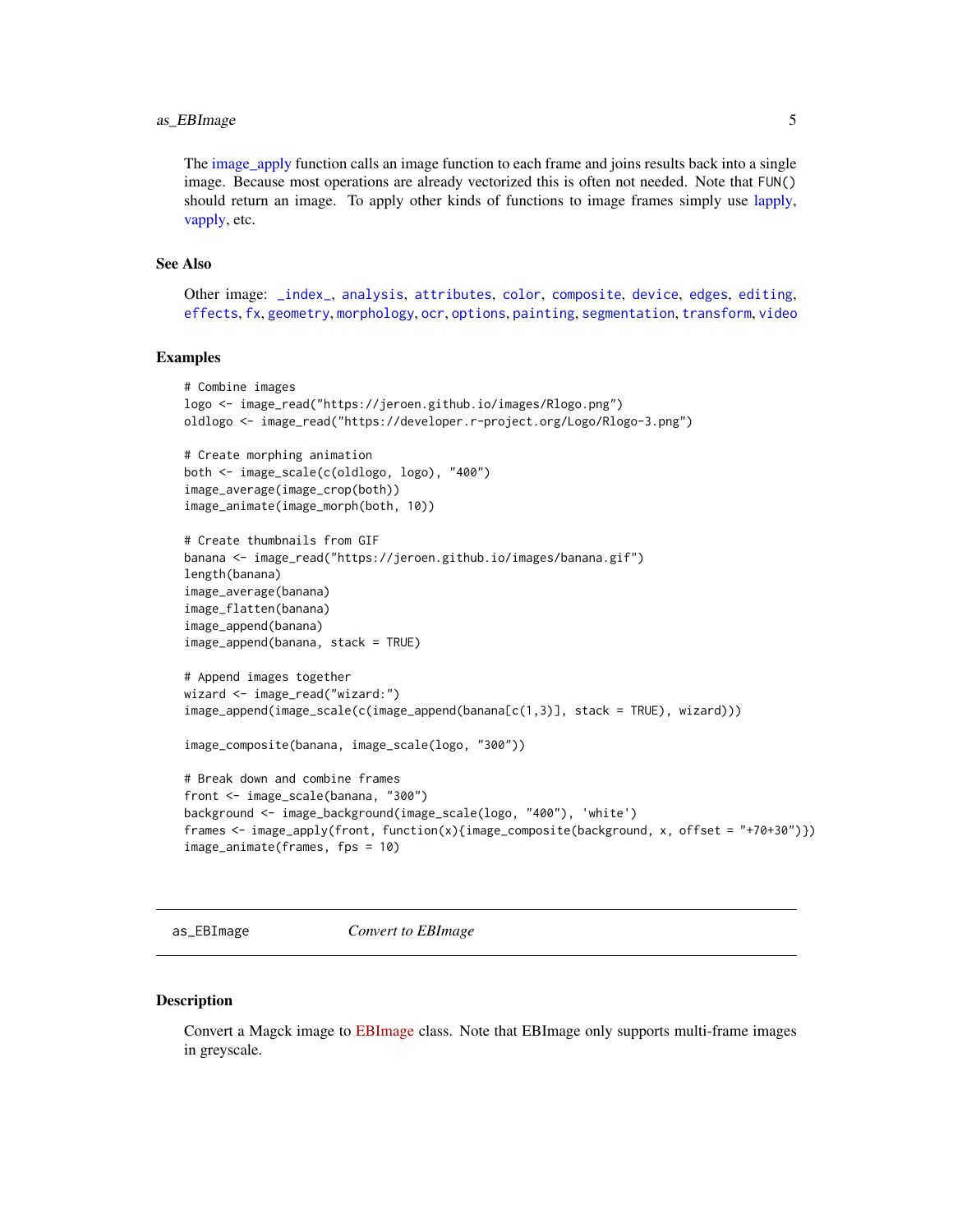#### <span id="page-5-0"></span>Usage

```
as_EBImage(image)
```
#### Arguments

```
image magick image object returned by image_read() or image_graph()
```
<span id="page-5-1"></span>attributes *Image Attributes*

## <span id="page-5-2"></span>Description

Attributes are properties of the image that might be present on some images and might affect image manipulation methods.

#### Usage

```
image_comment(image, comment = NULL)
```

```
image_info(image)
```
## Arguments

| image   | magick image object returned by image_read() or image_graph() |
|---------|---------------------------------------------------------------|
| comment | string to set an image comment                                |

## Details

Each attribute can be get and set with the same function. The [image\\_info\(\)](#page-5-2) function returns a data frame with some commonly used attributes.

## See Also

Other image: [\\_index\\_](#page-30-1), [analysis](#page-1-2), [animation](#page-2-1), [color](#page-7-1), [composite](#page-10-1), [device](#page-11-2), [edges](#page-13-1), [editing](#page-14-2), [effects](#page-16-1), [fx](#page-17-1), [geometry](#page-18-1), [morphology](#page-20-1), [ocr](#page-21-1), [options](#page-22-2), [painting](#page-23-1), [segmentation](#page-24-1), [transform](#page-27-1), [video](#page-29-1)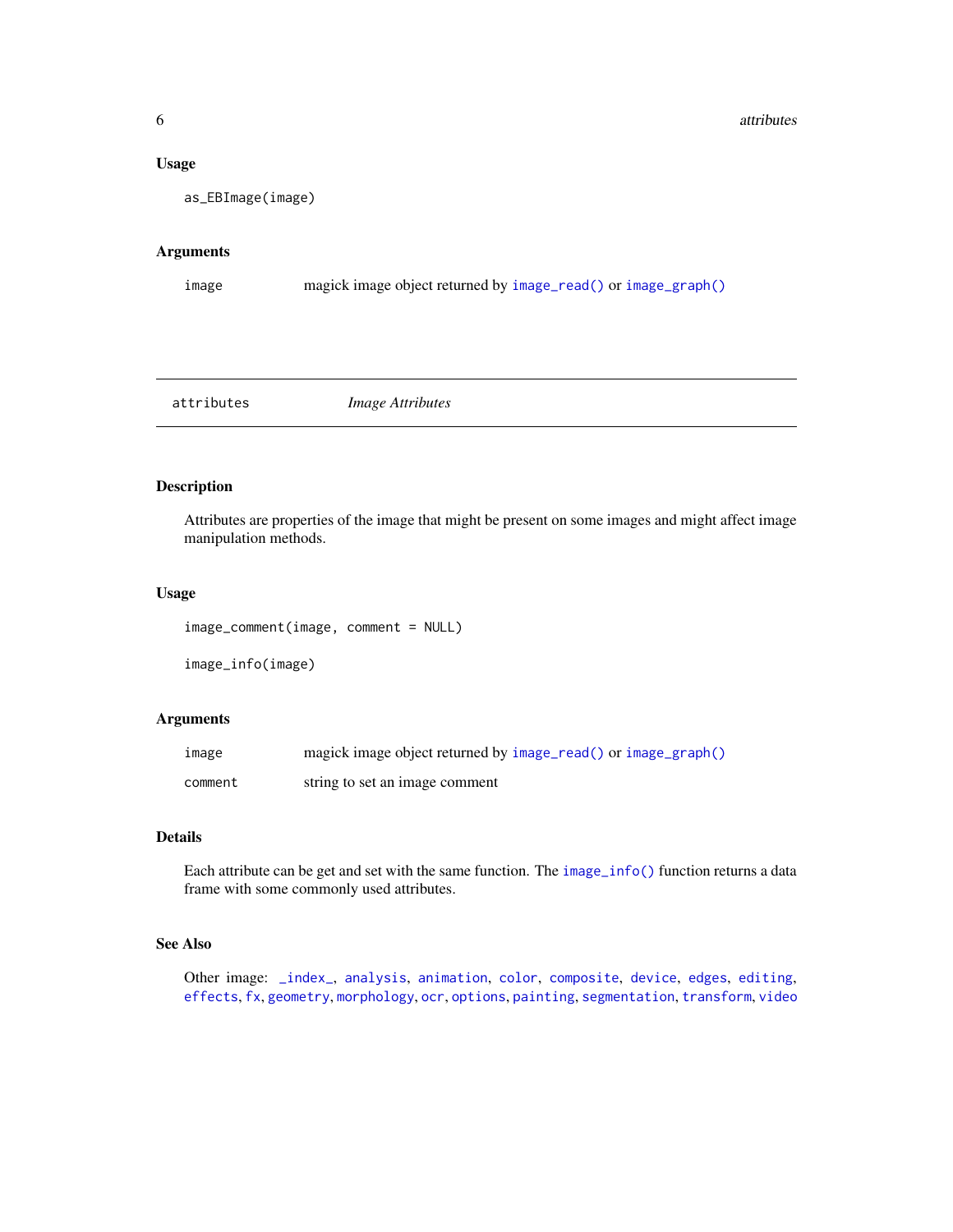<span id="page-6-0"></span>

#### Description

This enables a [addTaskCallback](#page-0-0) that automatically updates the viewer after the state of a magick graphics device has changed. This is enabled by default in RStudio.

#### Usage

autoviewer\_enable()

autoviewer\_disable()

## Examples

```
# Only has effect in RStudio (or other GUI with a viewer):
autoviewer_enable()
```

```
img <- magick::image_graph()
plot(1)
abline(0, 1, col = "blue", 1wd = 2, 1ty = "solid")abline(0.1, 1, col = "red", Ind = 3, lty = "dotted")autoviewer_disable()
abline(0.2, 1, col = "green", 1wd = 4, 1ty = "twodash")abline(0.3, 1, col = "black", lwd = 5, lty = "dotdash")autoviewer_enable()
abline(0.4, 1, col = "purple", 1wd = 6, 1ty = "dashed")abline(0.5, 1, col = "yellow", lwd = 7, lty = "longdash")
```
coder\_info *Magick Configuration*

#### Description

ImageMagick can be configured to support various additional tool and formats via external libraries. These functions show which features ImageMagick supports on your system.

## Usage

coder\_info(format)

magick\_config()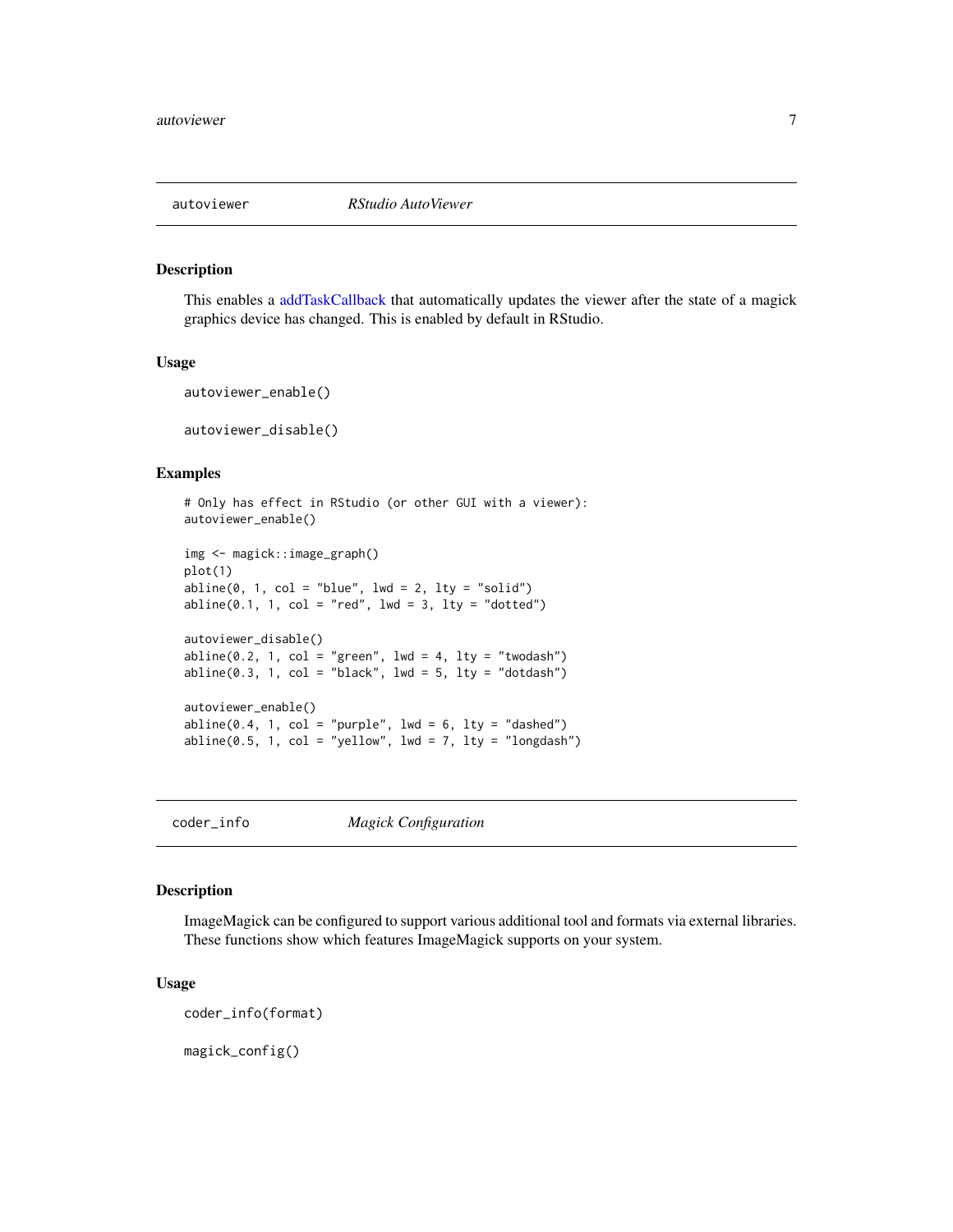#### **Arguments**

format image format such as png, tiff or pdf.

## Details

Note that coder\_info raises an error for unsupported formats.

## References

<https://www.imagemagick.org/Magick++/CoderInfo.html>

## Examples

```
coder_info("png")
coder_info("jpg")
coder_info("pdf")
coder_info("tiff")
coder_info("gif")
```
<span id="page-7-1"></span>color *Image Color*

#### <span id="page-7-2"></span>Description

Functions to adjust contrast, brightness, colors of the image. Details below.

#### Usage

```
image_modulate(image, brightness = 100, saturation = 100, hue = 100)
image_quantize(image, max = 256, colorspace = "rgb", dither = NULL,
  treedepth = NULL)
image_map(image, map, dither = FALSE)
image_channel(image, channel = "lightness")
image_transparent(image, color, fuzz = 0)
image_background(image, color, flatten = TRUE)
image_colorize(image, opacity, color)
image_contrast(image, sharpen = 1)
image_normalize(image)
```
<span id="page-7-0"></span>8 color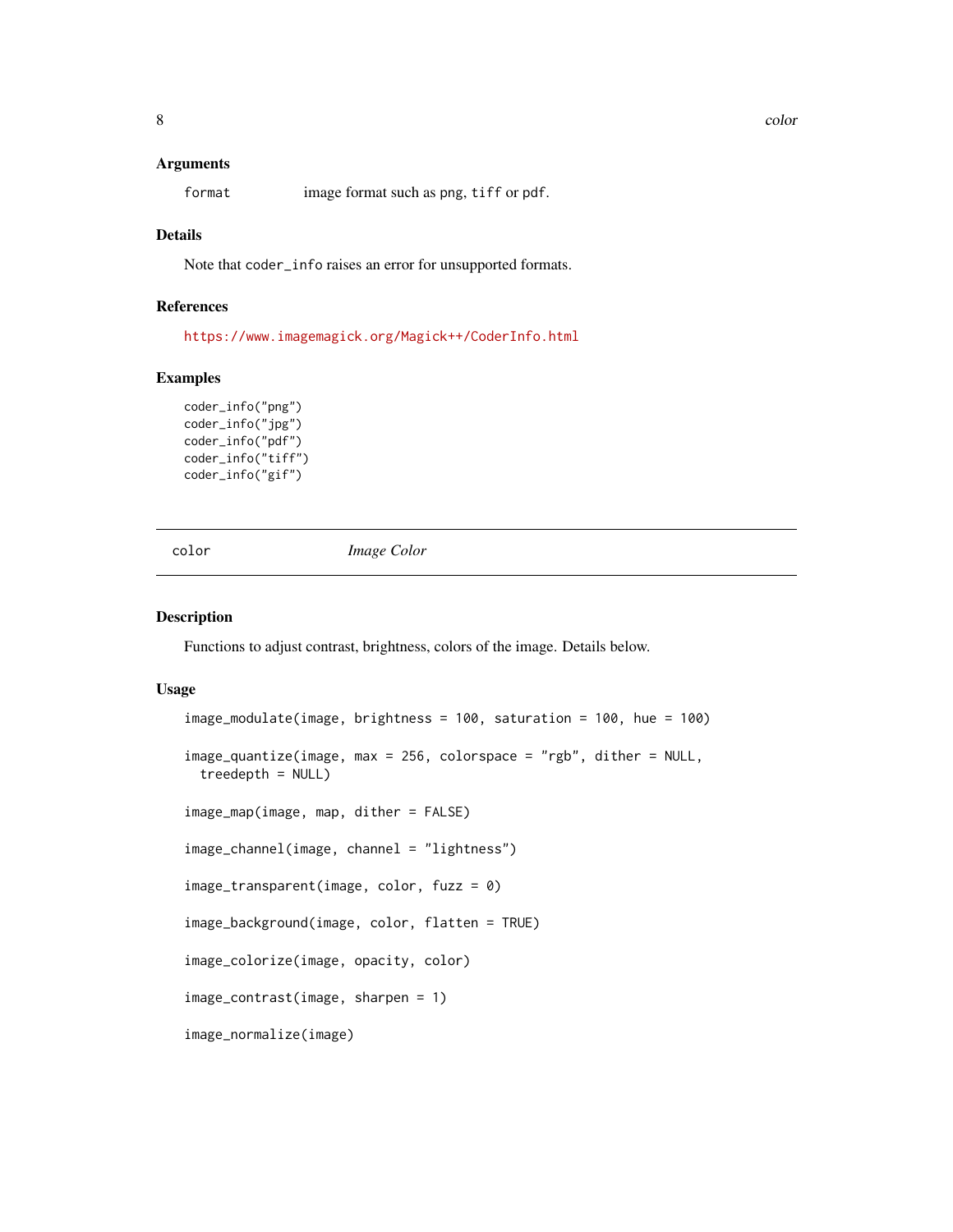#### <span id="page-8-0"></span>color that the color of the set of the set of the set of the set of the set of the set of the set of the set of the set of the set of the set of the set of the set of the set of the set of the set of the set of the set of

```
image_enhance(image)
```
image\_equalize(image)

```
image_median(image, radius = 1)
```
## Arguments

| image      | magick image object returned by image_read() or image_graph()                                                                                                                                                                    |
|------------|----------------------------------------------------------------------------------------------------------------------------------------------------------------------------------------------------------------------------------|
| brightness | modulation of brightness as percentage of the current value (100 for no change)                                                                                                                                                  |
| saturation | modulation of saturation as percentage of the current value (100 for no change)                                                                                                                                                  |
| hue        | modulation of hue is an absolute rotation of $-180$ degrees to $+180$ degrees from<br>the current position corresponding to an argument range of $0$ to $200$ (100 for no<br>change)                                             |
| max        | preferred number of colors in the image. The actual number of colors in the<br>image may be less than your request, but never more.                                                                                              |
| colorspace | string with a colorspace from colorspace_types for example "gray", "rgb" or<br>"cmyk"                                                                                                                                            |
| dither     | apply Floyd/Steinberg error diffusion to the image: averages intensities of sev-<br>eral neighboring pixels                                                                                                                      |
| treedepth  | depth of the quantization color classification tree. Values of 0 or 1 allow selec-<br>tion of the optimal tree depth for the color reduction algorithm. Values between<br>2 and 8 may be used to manually adjust the tree depth. |
| map        | reference image to map colors from                                                                                                                                                                                               |
| channel    | a string with a channel from channel_types for example "alpha" or "hue" or<br>"cyan"                                                                                                                                             |
| color      | a valid color string such as "navyblue" or "#000080"                                                                                                                                                                             |
| fuzz       | Fuzz percentage: value between 0 and 100. Relative distance between colors to<br>be considered similar in the filling algorithm.                                                                                                 |
| flatten    | should image be flattened before writing? This also replaces transparency with<br>background color.                                                                                                                              |
| opacity    | percentage of opacity used for coloring                                                                                                                                                                                          |
| sharpen    | enhance intensity differences in image                                                                                                                                                                                           |
| radius     | replace each pixel with the median color in a circular neighborhood                                                                                                                                                              |

## Details

For details see [Magick++ STL](https://www.imagemagick.org/Magick++/STL.html) documentation. Short descriptions:

- [image\\_modulate](#page-7-2) adjusts brightness, saturation and hue of image relative to current.
- [image\\_quantize](#page-7-2) reduces number of unique colors in the image.
- [image\\_map](#page-7-2) replaces colors of image with the closest color from a reference image.
- [image\\_channel](#page-7-2) extracts a single channel from an image and returns as grayscale.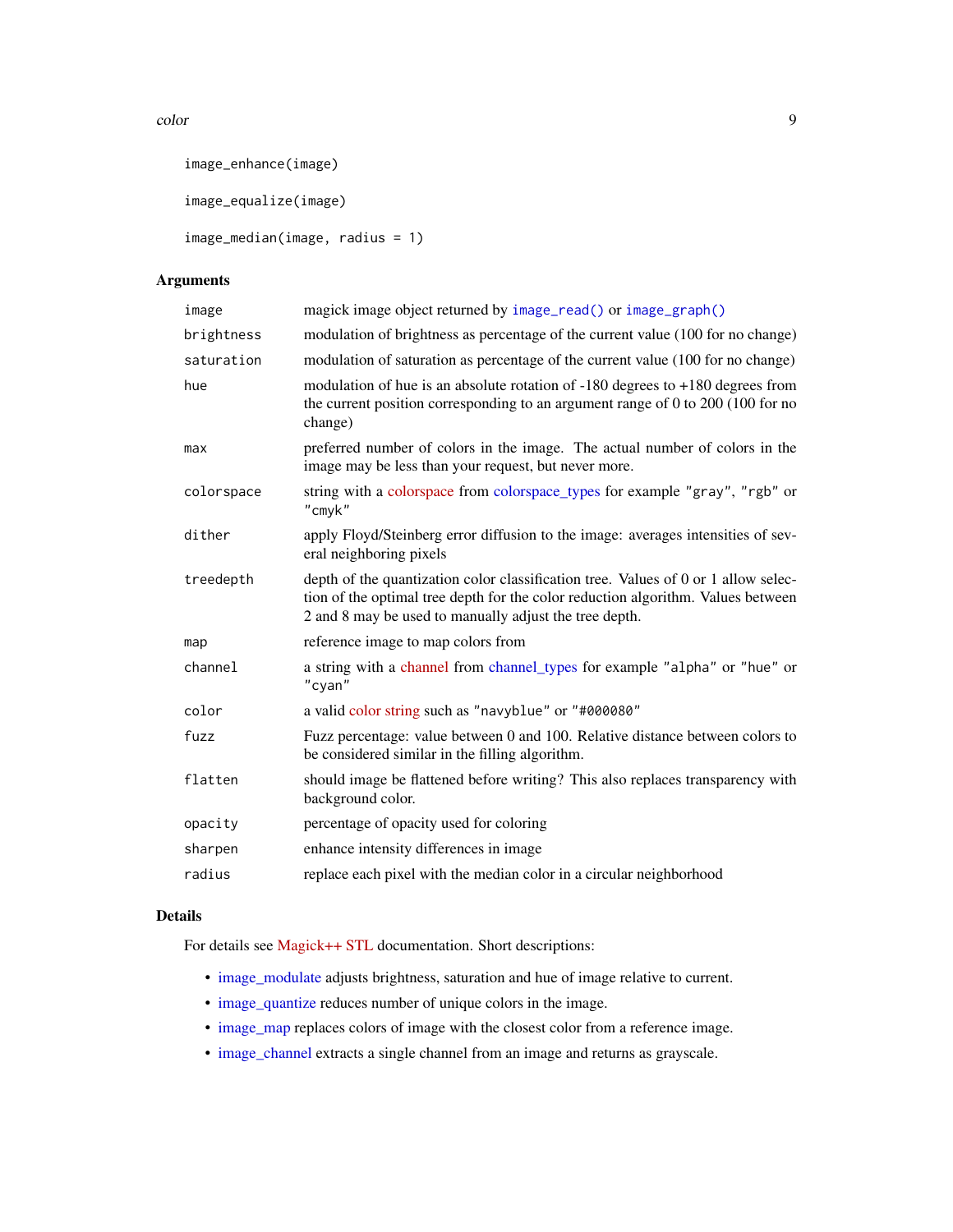- <span id="page-9-0"></span>• [image\\_transparent](#page-7-2) sets pixels approximately matching given color to transparent.
- [image\\_background](#page-7-2) sets background color. When image is flattened, transparent pixels get background color.
- [image\\_colorize](#page-7-2) overlays a solid color frame using specified opacity.
- [image\\_contrast](#page-7-2) enhances intensity differences in image
- [image\\_normalize](#page-7-2) increases contrast by normalizing the pixel values to span the full range of colors
- [image\\_enhance](#page-7-2) tries to minimize noise
- [image\\_equalize](#page-7-2) equalizes using histogram equalization
- [image\\_median](#page-7-2) replaces each pixel with the median color in a circular neighborhood

Note that colors are also determined by image properties [imagetype](https://www.imagemagick.org/Magick++/Enumerations.html#ImageType) and [colorspace](https://www.imagemagick.org/Magick++/Enumerations.html#ColorspaceType) which can be modified via [image\\_convert\(\)](#page-14-1).

#### See Also

```
Other image: _index_, analysis, animation, attributes, composite, device, edges, editing,
effects, fx, geometry, morphology, ocr, options, painting, segmentation, transform, video
```
#### Examples

```
# manually adjust colors
logo <- image_read("logo:")
image_modulate(logo, brightness = 200)
image_modulate(logo, saturation = 150)
image_modulate(logo, hue = 200)
# Reduce image to 10 different colors using various spaces
image_quantize(logo, max = 10, colorspace = 'gray')
image_quantize(logo, max = 10, colorspace = 'rgb')
image_quantize(logo, max = 10, colorspace = 'cmyk')
# Change background color
translogo <- image_transparent(logo, 'white')
image_background(translogo, "pink", flatten = TRUE)
# Compare to flood-fill method:
image_fill(logo, "pink", fuzz = 20)
# Other color tweaks
image_colorize(logo, 50, "red")
image_contrast(logo)
image_normalize(logo)
image_enhance(logo)
image_equalize(logo)
image_median(logo)
# Alternate way to convert into black-white
```

```
image_convert(logo, type = 'grayscale')
```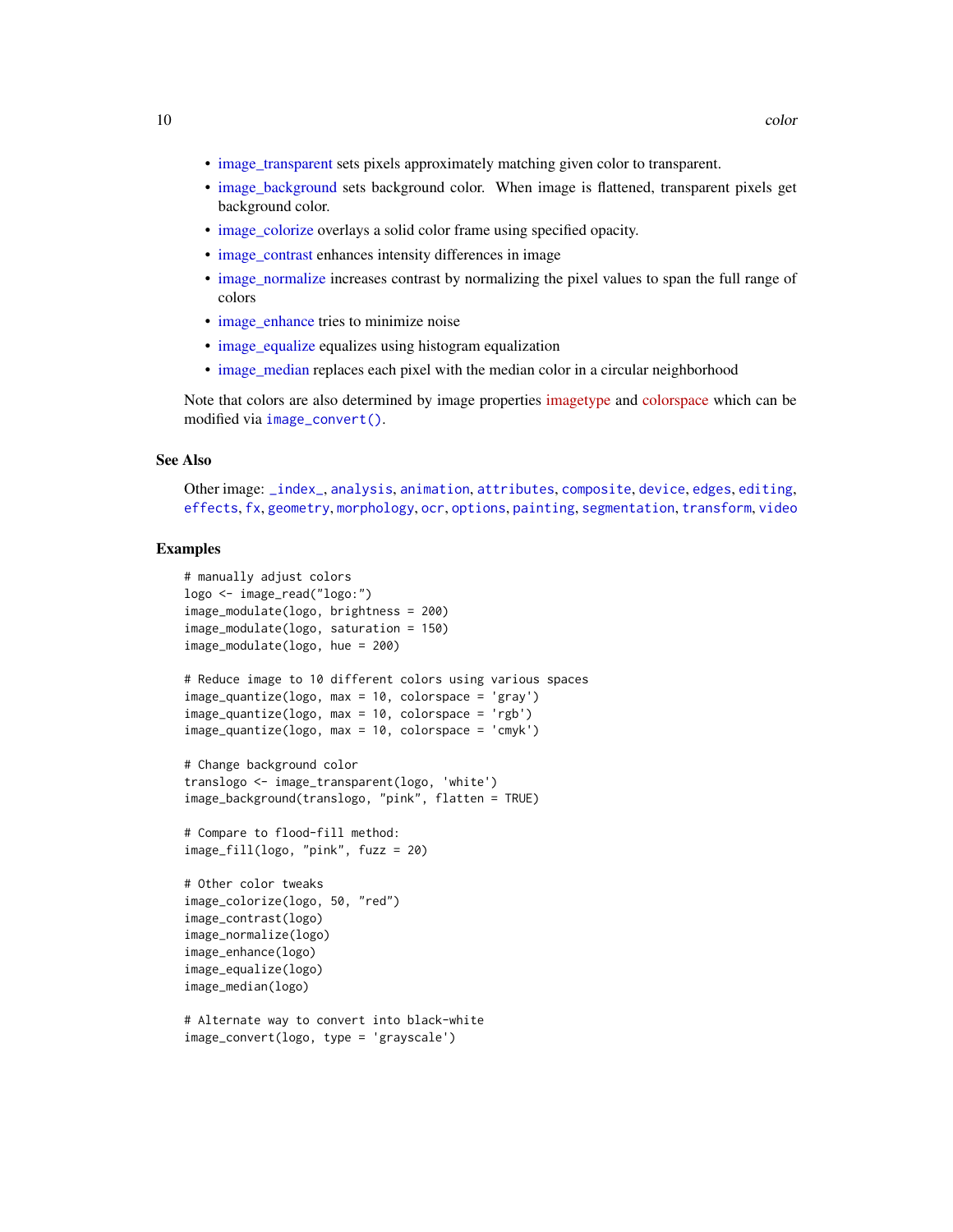<span id="page-10-1"></span><span id="page-10-0"></span>

#### <span id="page-10-2"></span>Description

Similar to the ImageMagick composite utility: compose an image on top of another one using a [CompositeOperator.](https://www.imagemagick.org/Magick++/Enumerations.html#CompositeOperator)

## Usage

```
image_composite(image, composite_image, operator = "atop",
 offset = "+0+0", compose_{args} = "")image_border(image, color = "lightgray", geometry = "10x10",
 operator = "copy")image_frame(image, color = "lightgray", geometry = "25x25+6+6")
```
#### Arguments

| image           | magick image object returned by image_read() or image_graph()                                                                                                    |
|-----------------|------------------------------------------------------------------------------------------------------------------------------------------------------------------|
| composite_image |                                                                                                                                                                  |
|                 | composition image                                                                                                                                                |
| operator        | string with a composite operator from compose types()                                                                                                            |
| offset          | a geometry point string to set x/y offset of top image                                                                                                           |
| compose_args    | additional arguments needed for some composite operations                                                                                                        |
| color           | a valid color string such as "navyblue" or "#000080"                                                                                                             |
| geometry        | a geometry string to set height and width of the border, e.g. "10x8". In addition<br>image_frame allows for adding shadow by setting an offset e.g. "20x10+7+2". |

#### Details

The image\_compose function is vectorized over both image arguments: if the first image has n frames and the second m frames, the output image will contain n \* m frames.

The [image\\_border](#page-10-2) function creates a slightly larger solid color frame and then composes the original frame on top. The [image\\_frame](#page-10-2) function is similar but has an additional feature to create a shadow effect on the border (which is really ugly).

## See Also

Other image: [\\_index\\_](#page-30-1), [analysis](#page-1-2), [animation](#page-2-1), [attributes](#page-5-1), [color](#page-7-1), [device](#page-11-2), [edges](#page-13-1), [editing](#page-14-2), [effects](#page-16-1), [fx](#page-17-1), [geometry](#page-18-1), [morphology](#page-20-1), [ocr](#page-21-1), [options](#page-22-2), [painting](#page-23-1), [segmentation](#page-24-1), [transform](#page-27-1), [video](#page-29-1)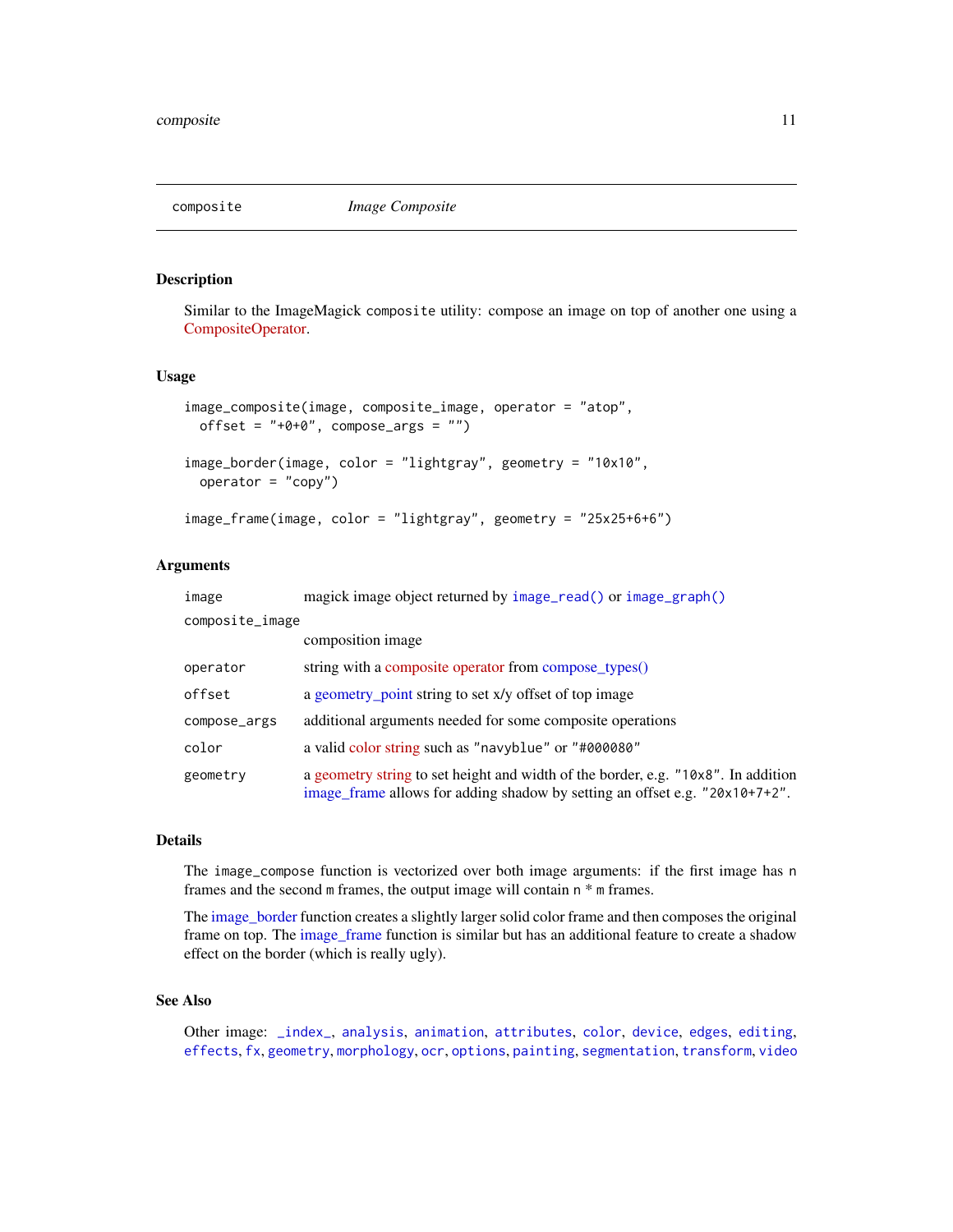#### Examples

```
# Compose images using one of many operators
imlogo <- image_scale(image_read("logo:"), "x275")
rlogo <- image_read("https://developer.r-project.org/Logo/Rlogo-3.png")
# Standard is atop
image_composite(imlogo, rlogo)
# Same as 'blend 50' in the command line
image_composite(imlogo, rlogo, operator = "blend", compose_args="50")
# Add a border frame around the image
image_border(imlogo, "red", "10x10")
image_frame(imlogo)
```
<span id="page-11-2"></span>device *Magick Graphics Device*

#### <span id="page-11-1"></span>Description

Graphics device that produces a Magick image. Can either be used like a regular device for making plots, or alternatively via image\_draw to open a device which draws onto an existing image using pixel coordinates. The latter is vectorized, i.e. drawing operations are applied to each frame in the image.

#### Usage

```
image\_graph(width = 800, height = 600, bg = "white",pointsize = 12, res = 72, clip = TRUE, antialias = TRUE)
```

```
image_{draw(image, pointsize = 12, res = 72, antialias = TRUE, ...)
```

```
image_capture()
```
#### Arguments

| width     | in pixels                                                                                                               |
|-----------|-------------------------------------------------------------------------------------------------------------------------|
| height    | in pixels                                                                                                               |
| bg        | background color                                                                                                        |
| pointsize | size of fonts                                                                                                           |
| res       | resolution in pixels                                                                                                    |
| clip      | enable clipping in the device. Because clipping can slow things down a lot, you<br>can disable it if you don't need it. |
| antialias | TRUE/FALSE: enables anti-aliasing for text and strokes                                                                  |
| image     | an existing image on which to start drawing                                                                             |
| $\ddotsc$ | additional device parameters passed to plot window such as x1im, y1im, or mar.                                          |

<span id="page-11-0"></span>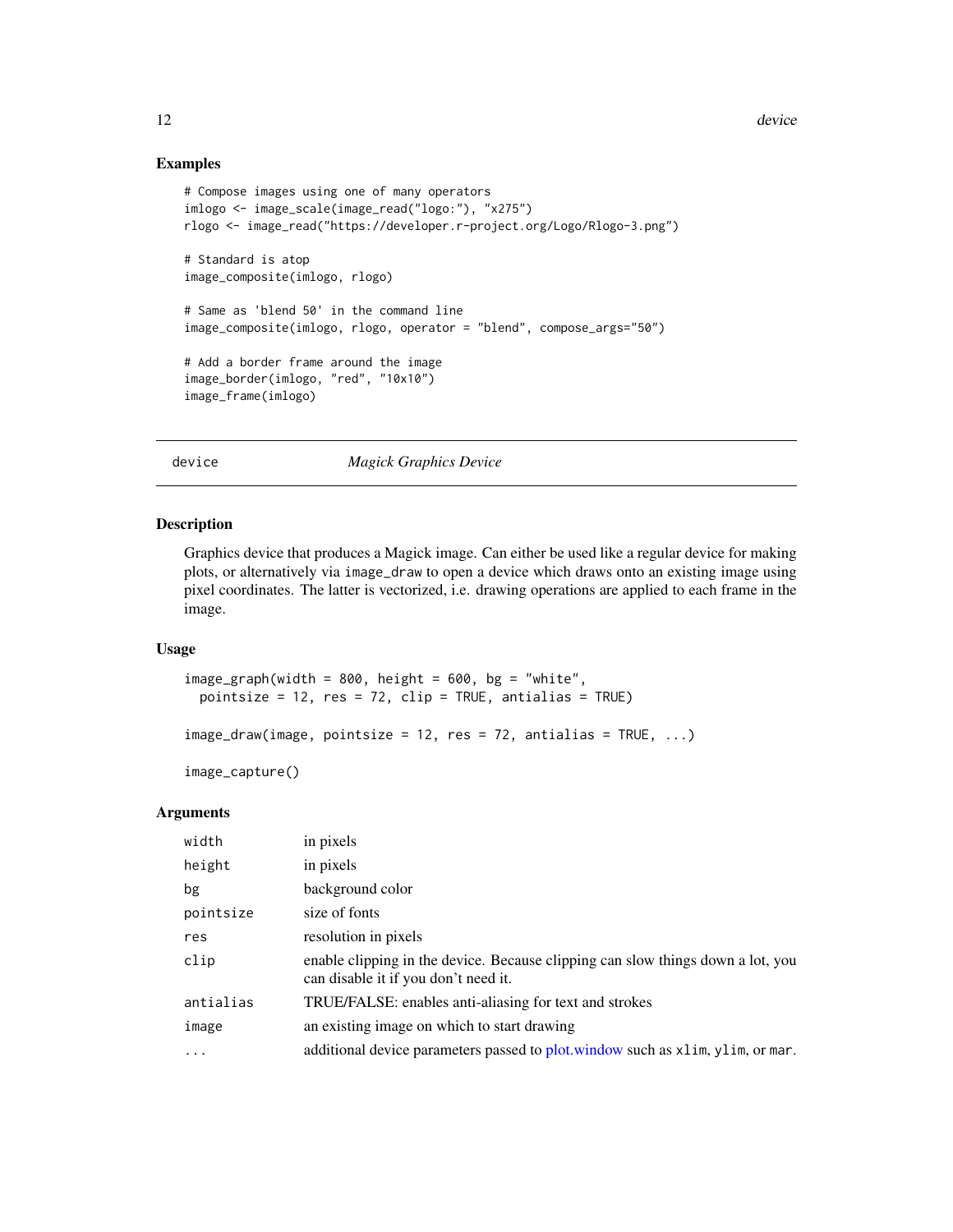#### <span id="page-12-0"></span>device the contract of the contract of the contract of the contract of the contract of the contract of the contract of the contract of the contract of the contract of the contract of the contract of the contract of the con

#### Details

The device is a relatively recent feature of the package. It should support all operations but there might still be small inaccuracies. Also it is a bit slower than some of the other devices, in particular for rendering text and clipping. Hopefully this can be optimized in the next version.

By default image\_draw sets all margins to 0 and uses graphics coordinates to match image size in pixels (width x height) where  $(0,0)$  is the top left corner. Note that this means the y axis increases from top to bottom which is the opposite of typical graphics coordinates. You can override all this by passing custom xlim, ylim or mar values to image\_draw.

The image\_capture function returns the current device as an image. This only works if the current device is a magick device or supports [dev.capture.](#page-0-0)

#### See Also

Other image: [\\_index\\_](#page-30-1), [analysis](#page-1-2), [animation](#page-2-1), [attributes](#page-5-1), [color](#page-7-1), [composite](#page-10-1), [edges](#page-13-1), [editing](#page-14-2), [effects](#page-16-1), [fx](#page-17-1), [geometry](#page-18-1), [morphology](#page-20-1), [ocr](#page-21-1), [options](#page-22-2), [painting](#page-23-1), [segmentation](#page-24-1), [transform](#page-27-1), [video](#page-29-1)

## Examples

```
# Regular image
frink <- image_read("https://jeroen.github.io/images/frink.png")
# Produce image using graphics device
fig \le image_graph(res = 96)
ggplot2::qplot(mpg, wt, data = mtcars, colour = cyl)dev.off()
# Combine
out <- image_composite(fig, frink, offset = "+70+30")
print(out)
# Or paint over an existing image
img <- image_draw(frink)
rect(20, 20, 200, 100, border = "red", lty = "dashed", lwd = 5)abline(h = 300, col = 'blue', lwd = '10', lty = "dotted")text(10, 250, "Hoiven-Glaven", family = "monospace", cex = 4, srt = 90)
palette(rainbow(11, end = 0.9))symbols(rep(200, 11), seq(0, 400, 40), circles = runif(11, 5, 35),
 bg = 1:11, inches = FALSE, add = TRUE)
dev.off()
print(img)
# Vectorized example with custom coordinates
earth <- image_read("https://jeroen.github.io/images/earth.gif")
img \leq image_draw(earth, xlim = c(0,1), ylim = c(0,1))
rect(.1, .1, .9, .9, border = "red", lty = "dashed", lwd = 5)text(.5, .9, 'Our planet', cex = 3, col = 'white')dev.off()
print(img)
```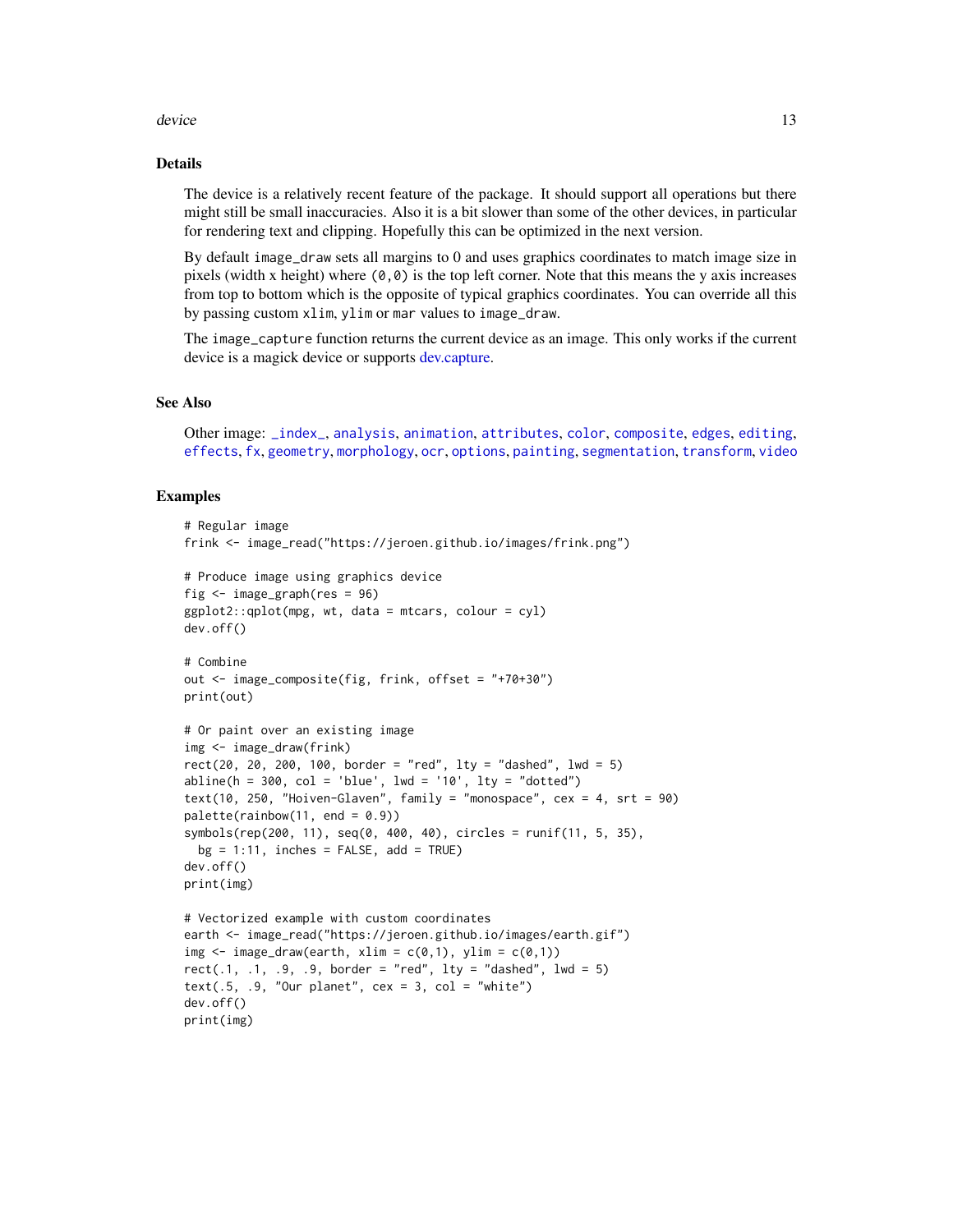<span id="page-13-1"></span><span id="page-13-0"></span>

## <span id="page-13-2"></span>Description

Best results are obtained by finding edges with [image\\_canny\(\)](#page-13-2) and then performing Hough-line detection on the edge image.

#### Usage

```
image_edge(image, radius = 1)
image_canny(image, geometry = "0x1+10%+30%")
image_hough_draw(image, geometry = NULL, color = "red",
 bg = "transparent", size = 3, overlap = FALSE)image_hough_txt(image, geometry = NULL, format = c("mvg", "svg"))
```
## Arguments

| image    | magick image object returned by image_read() or image_graph()            |
|----------|--------------------------------------------------------------------------|
| radius   | edge size in pixels                                                      |
| geometry | geometry string, see details.                                            |
| color    | a valid color string such as "navyblue" or "#000080"                     |
| bg       | background color                                                         |
| size     | size in points to draw the line                                          |
| overlay  | composite the drawing atop the input image. Only for bg = 'transparent'. |
| format   | output format of the text, either svg or mvg                             |

## Details

For Hough-line detection, the geometry format is {W}x{H}+{threshold} defining the size and threshold of the filter used to find 'peaks' in the intermediate search image. For canny edge detection the format is {radius}x{sigma}+{lower%}+{upper%}. More details and examples are available at the [imagemagick website.](https://www.imagemagick.org/Usage/transform/#hough)

## See Also

Other image: [\\_index\\_](#page-30-1), [analysis](#page-1-2), [animation](#page-2-1), [attributes](#page-5-1), [color](#page-7-1), [composite](#page-10-1), [device](#page-11-2), [editing](#page-14-2), [effects](#page-16-1), [fx](#page-17-1), [geometry](#page-18-1), [morphology](#page-20-1), [ocr](#page-21-1), [options](#page-22-2), [painting](#page-23-1), [segmentation](#page-24-1), [transform](#page-27-1), [video](#page-29-1)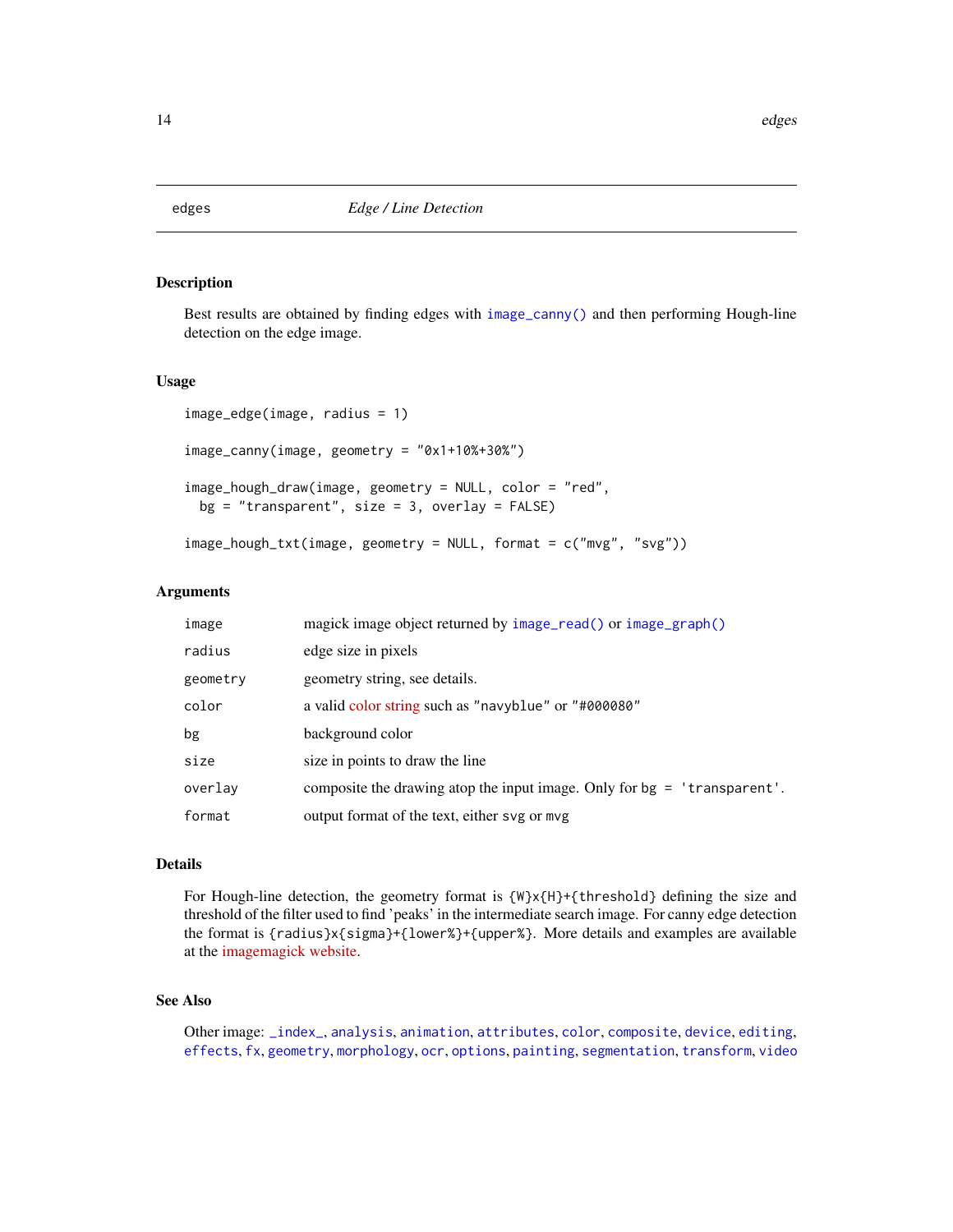#### <span id="page-14-0"></span>editing the state of the state of the state of the state of the state of the state of the state of the state of the state of the state of the state of the state of the state of the state of the state of the state of the st

#### Examples

```
if(magick_config()$version > "6.8.9"){
shape <- demo_image("shape_rectangle.gif")
rectangle <- image_canny(shape)
rectangle %>% image_hough_draw('5x5+20')
rectangle %>% image_hough_txt(format = 'svg') %>% cat()
}
```
<span id="page-14-2"></span>

editing *Image Editing*

#### <span id="page-14-1"></span>Description

Read, write and join or combine images. All image functions are vectorized, meaning they operate either on a single frame or a series of frames (e.g. a collage, video, or animation). Besides paths and URLs, [image\\_read\(\)](#page-14-1) supports commonly used bitmap and raster object types.

#### Usage

```
image_read(path, density = NULL, depth = NULL, strip = FALSE)
image_read_svg(path, width = NULL, height = NULL)
image_read_pdf(path, pages = NULL, density = 300, password = "")
image_write(image, path = NULL, format = NULL, quality = NULL,
 depth = NULL, density = NULL, comment = NULL, filter = FALSE)
image_convert(image, format = NULL, type = NULL, colorspace = NULL,
 depth = NULL, antialias = NULL)
image_data(image, channels = NULL, frame = 1)
image_raster(image, frame = 1, tidy = TRUE)
image_display(image, animate = TRUE)
image_browse(image, browser = getOption("browser"))
image_strip(image)
image_blank(width, height, color = "none", pseudo_image = "")
image_join(...)
image_attributes(image)
demo_image(path)
```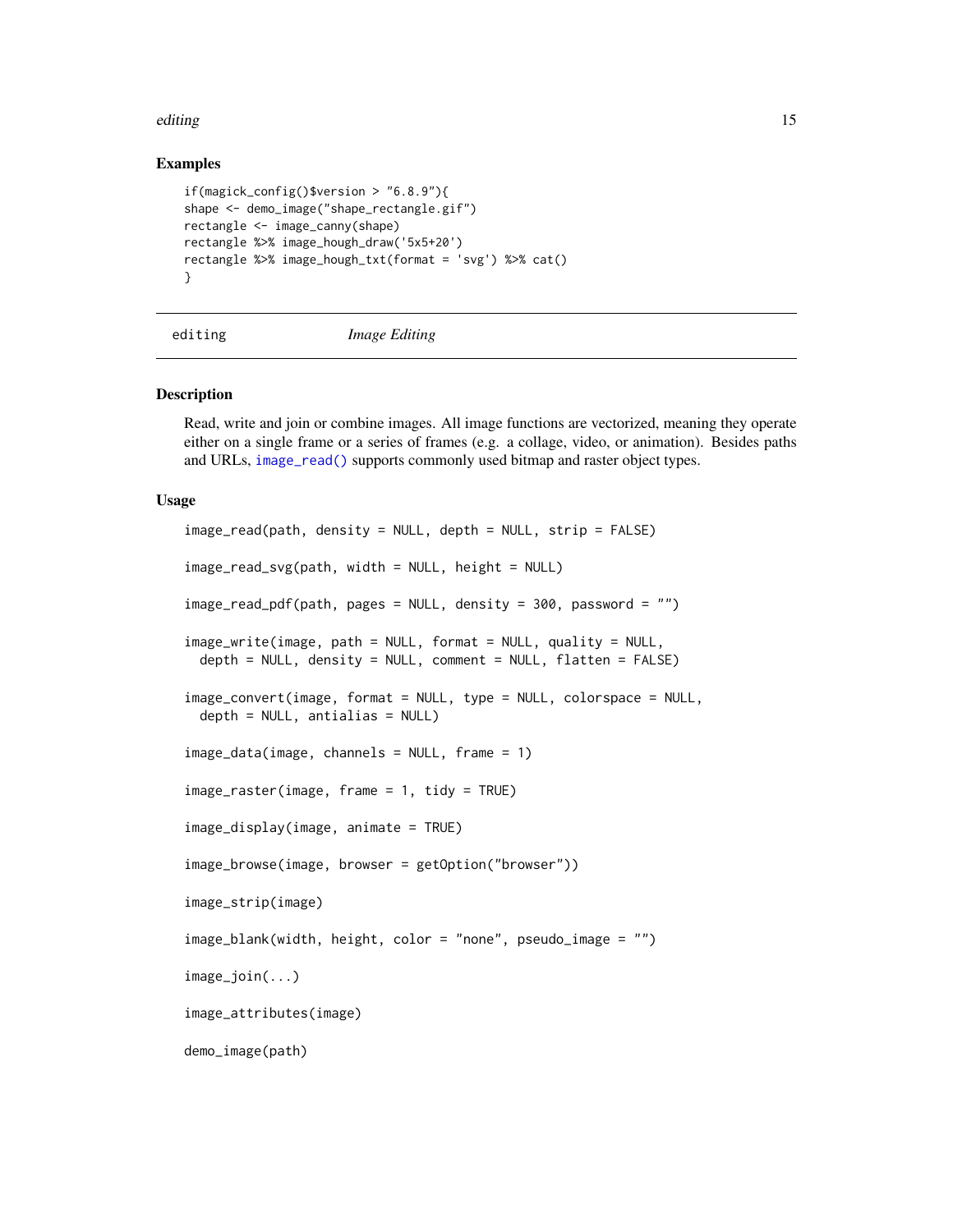16 editing the contract of the contract of the contract of the contract of the contract of the contract of the contract of the contract of the contract of the contract of the contract of the contract of the contract of the

#### **Arguments**

| path         | a file, url, or raster object or bitmap array                                                                                                          |
|--------------|--------------------------------------------------------------------------------------------------------------------------------------------------------|
| density      | resolution to render pdf or svg                                                                                                                        |
| depth        | color depth (either 8 or 16)                                                                                                                           |
| strip        | drop image comments and metadata                                                                                                                       |
| width        | in pixels                                                                                                                                              |
| height       | in pixels                                                                                                                                              |
| pages        | integer vector with page numbers. Defaults to all pages.                                                                                               |
| password     | user password to open protected pdf files                                                                                                              |
| image        | magick image object returned by image_read() or image_graph()                                                                                          |
| format       | output format such as "png", "jpeg", "gif", "rgb" or "rgba".                                                                                           |
| quality      | number between 0 and 100 for jpeg quality. Defaults to 75.                                                                                             |
| comment      | text string added to the image metadata for supported formats                                                                                          |
| flatten      | should image be flattened before writing? This also replaces transparency with<br>background color.                                                    |
| type         | string with imagetype value from image_types for example grayscale to con-<br>vert into black/white                                                    |
| colorspace   | string with a colorspace from colorspace_types for example "gray", "rgb" or<br>"cmyk"                                                                  |
| antialias    | enable anti-aliasing for text and strokes                                                                                                              |
| channels     | string with image channel(s) for example "rgb", "rgba", "cmyk","gray", or<br>"ycbcr". Default is either "gray", "rgb" or "rgba" depending on the image |
| frame        | integer setting which frame to extract from the image                                                                                                  |
| tidy         | converts raster data to long form for use with geom_raster. If FALSE output is<br>the same as $as.raster()$ .                                          |
| animate      | support animations in the X11 display                                                                                                                  |
| browser      | argument passed to browseURL                                                                                                                           |
| color        | a valid color string such as "navyblue" or "#000080"                                                                                                   |
| pseudo_image | string with pseudo image specification for example "radial-gradient: purple-yellow"                                                                    |
| $\ldots$     | several images or lists of images to be combined                                                                                                       |

## Details

All standard base vector methods such as [\[,](#page-0-0) [\[\[,](#page-0-0) [c\(\)](#page-0-0), [as.list\(\)](#page-0-0), [as.raster\(\)](#page-0-0), [rev\(\)](#page-0-0), [length\(\)](#page-0-0), and  $print()$  can be used to work with magick image objects. Use the standard  $img[i]$  syntax to extract a subset of the frames from an image. The img[[i]] method is an alias for [image\\_data\(\)](#page-14-1) which extracts a single frame as a raw bitmap matrix with pixel values.

For reading svg or pdf it is recommended to use image\_read\_svg() and image\_read\_pdf() if the [rsvg](#page-0-0) and [pdftools](#page-0-0) R packages are available. These functions provide more rendering options and better quality than built-in svg/pdf rendering delegates from imagemagick itself.

X11 is required for image\_display() which is only works on some platforms. A more portable method is image\_browse() which opens the image in a browser. RStudio has an embedded viewer that does this automatically which is quite nice.

<span id="page-15-0"></span>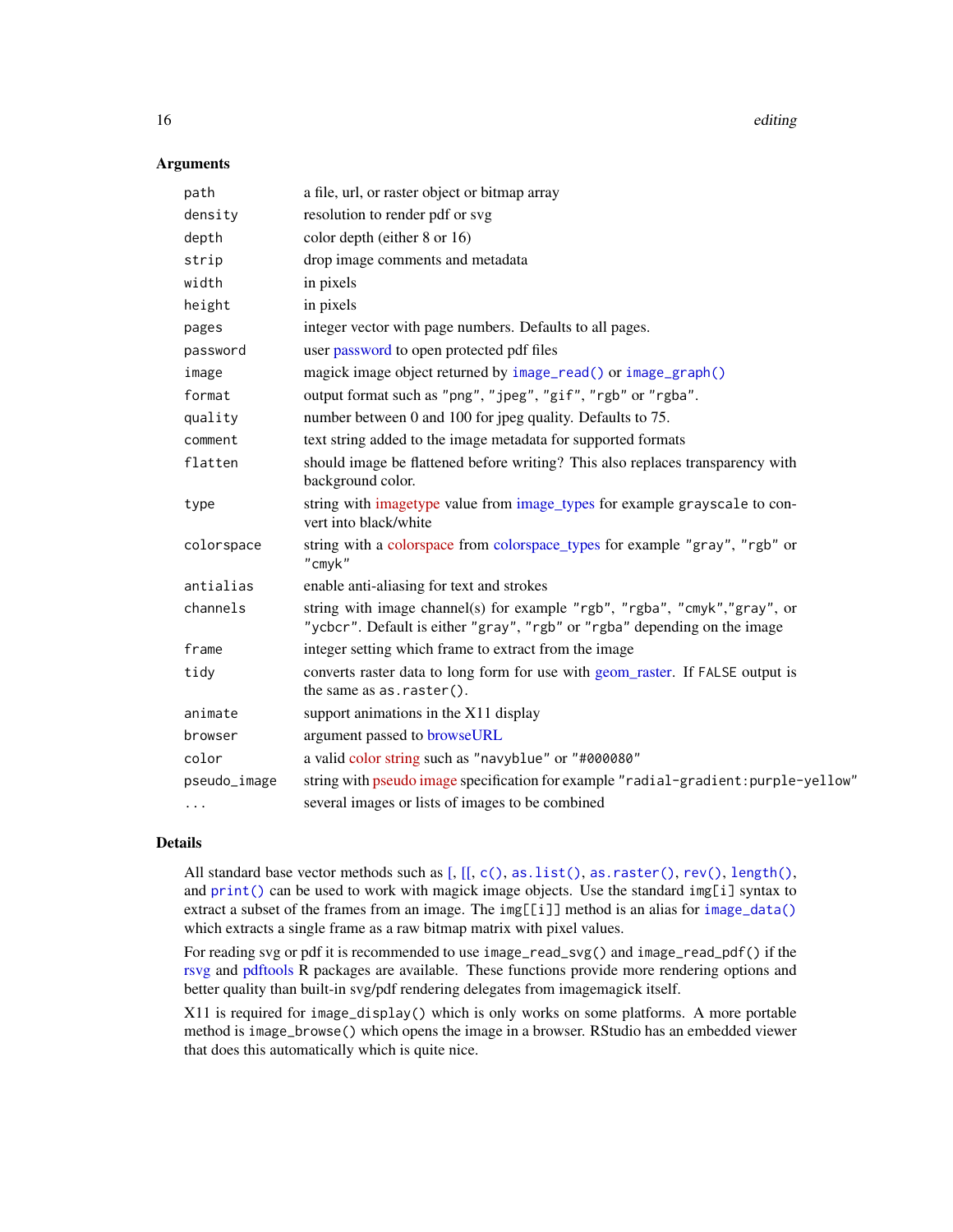#### <span id="page-16-0"></span>effects and the set of the set of the set of the set of the set of the set of the set of the set of the set of the set of the set of the set of the set of the set of the set of the set of the set of the set of the set of t

## See Also

Other image: [\\_index\\_](#page-30-1), [analysis](#page-1-2), [animation](#page-2-1), [attributes](#page-5-1), [color](#page-7-1), [composite](#page-10-1), [device](#page-11-2), [edges](#page-13-1), [effects](#page-16-1), [fx](#page-17-1), [geometry](#page-18-1), [morphology](#page-20-1), [ocr](#page-21-1), [options](#page-22-2), [painting](#page-23-1), [segmentation](#page-24-1), [transform](#page-27-1), [video](#page-29-1)

#### Examples

```
# Download image from the web
frink <- image_read("https://jeroen.github.io/images/frink.png")
worldcup_frink <- image_fill(frink, "orange", "+100+200", 20)
image_write(worldcup_frink, "output.png")
# extract raw bitmap array
bitmap <- frink[[1]]
# replace pixels with #FF69B4 ('hot pink') and convert back to image
bitmap[,50:100, 50:100] <- as.raw(c(0xff, 0x69, 0xb4, 0xff))
image_read(bitmap)
# Plot to graphics device via legacy raster format
raster <- as.raster(frink)
par(ask=FALSE)
plot(raster)
# Read bitmap arrays from from other image packages
curl::curl_download("https://jeroen.github.io/images/example.webp", "example.webp")
if(require(webp)) image_read(webp::read_webp("example.webp"))
if(require(rsvg))
tiger <- image_read_svg("http://jeroen.github.io/images/tiger.svg")
if(require(pdftools))
image_read_pdf(file.path(R.home('doc'), 'NEWS.pdf'), pages = 1, density = 100)
# create a solid canvas
image_blank(600, 400, "green")
image_blank(600, 400, pseudo_image = "radial-gradient:purple-yellow")
```
<span id="page-16-1"></span>effects *Image Effects*

#### **Description**

High level effects applied to an entire image. These are mostly just for fun.

#### Usage

```
image_despeckle(image, times = 1L)
image_reducenoise(image, radius = 1L)
image_noise(image, noisetype = "gaussian")
```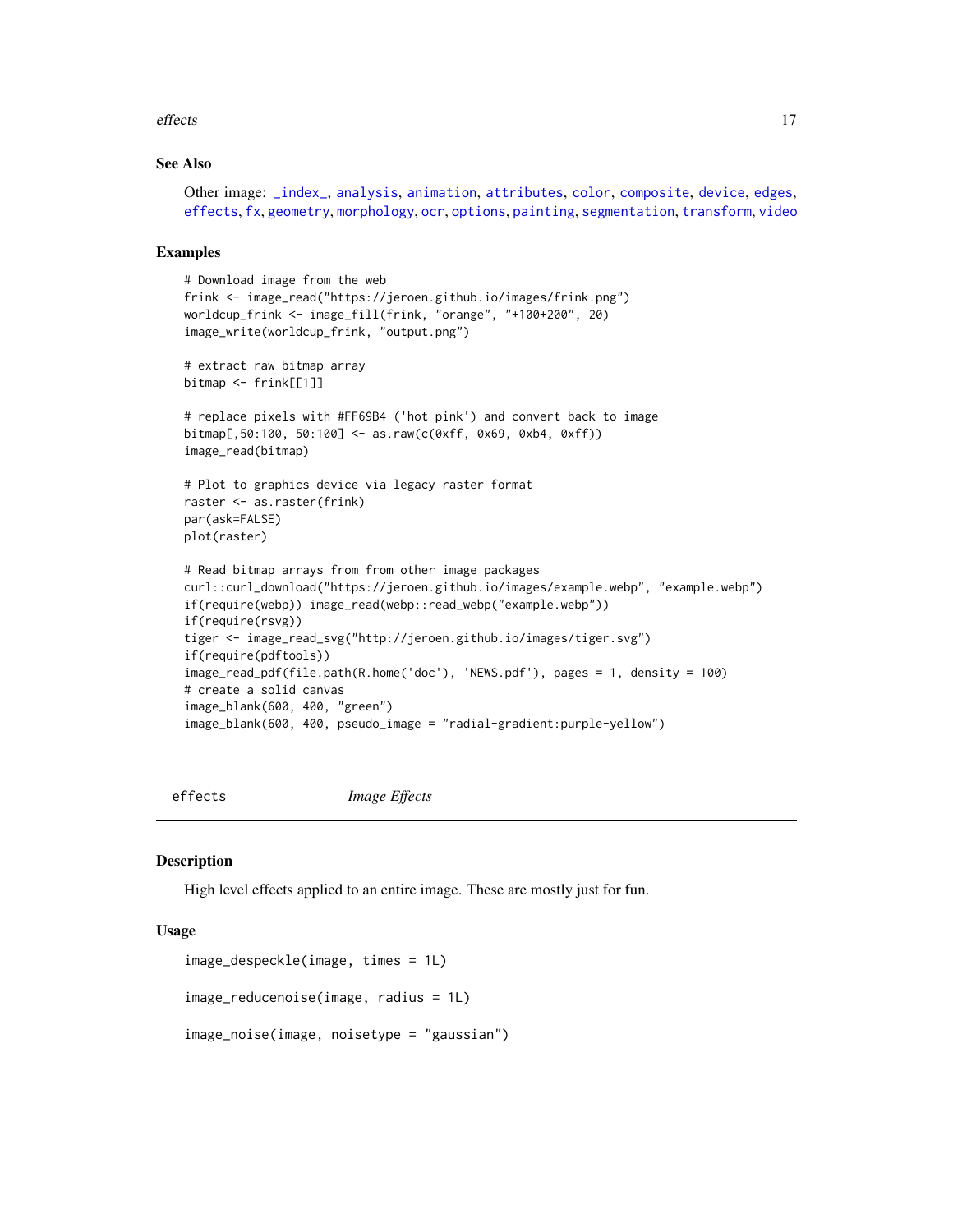```
image_blur(image, radius = 1, sigma = 0.5)
image_{charcoal}(image, radius = 1, sigma = 0.5)
image_oilpaint(image, radius = 1)
image_emboss(image, radius = 1, sigma = 0.5)
image_implode(image, factor = 0.5)
image_negate(image)
```
## Arguments

| image     | magick image object returned by image_read() or image_graph() |
|-----------|---------------------------------------------------------------|
| times     | number of times to repeat the despeckle operation             |
| radius    | radius, in pixels, for various transformations                |
| noisetype | string with a noisetype value from noise_types.               |
| sigma     | the standard deviation of the Laplacian, in pixels.           |
| factor    | image implode factor (special effect)                         |

#### See Also

Other image: [\\_index\\_](#page-30-1), [analysis](#page-1-2), [animation](#page-2-1), [attributes](#page-5-1), [color](#page-7-1), [composite](#page-10-1), [device](#page-11-2), [edges](#page-13-1), [editing](#page-14-2), [fx](#page-17-1), [geometry](#page-18-1), [morphology](#page-20-1), [ocr](#page-21-1), [options](#page-22-2), [painting](#page-23-1), [segmentation](#page-24-1), [transform](#page-27-1), [video](#page-29-1)

#### Examples

```
logo <- image_read("logo:")
image_despeckle(logo)
image_reducenoise(logo)
image_noise(logo)
image_blur(logo, 10, 10)
image_charcoal(logo)
image_oilpaint(logo, radius = 3)
image_emboss(logo)
image_implode(logo)
image_negate(logo)
```
<span id="page-17-1"></span>fx *Image FX*

#### Description

Apply a custom an [fx expression](https://www.imagemagick.org/script/fx.php) to the image.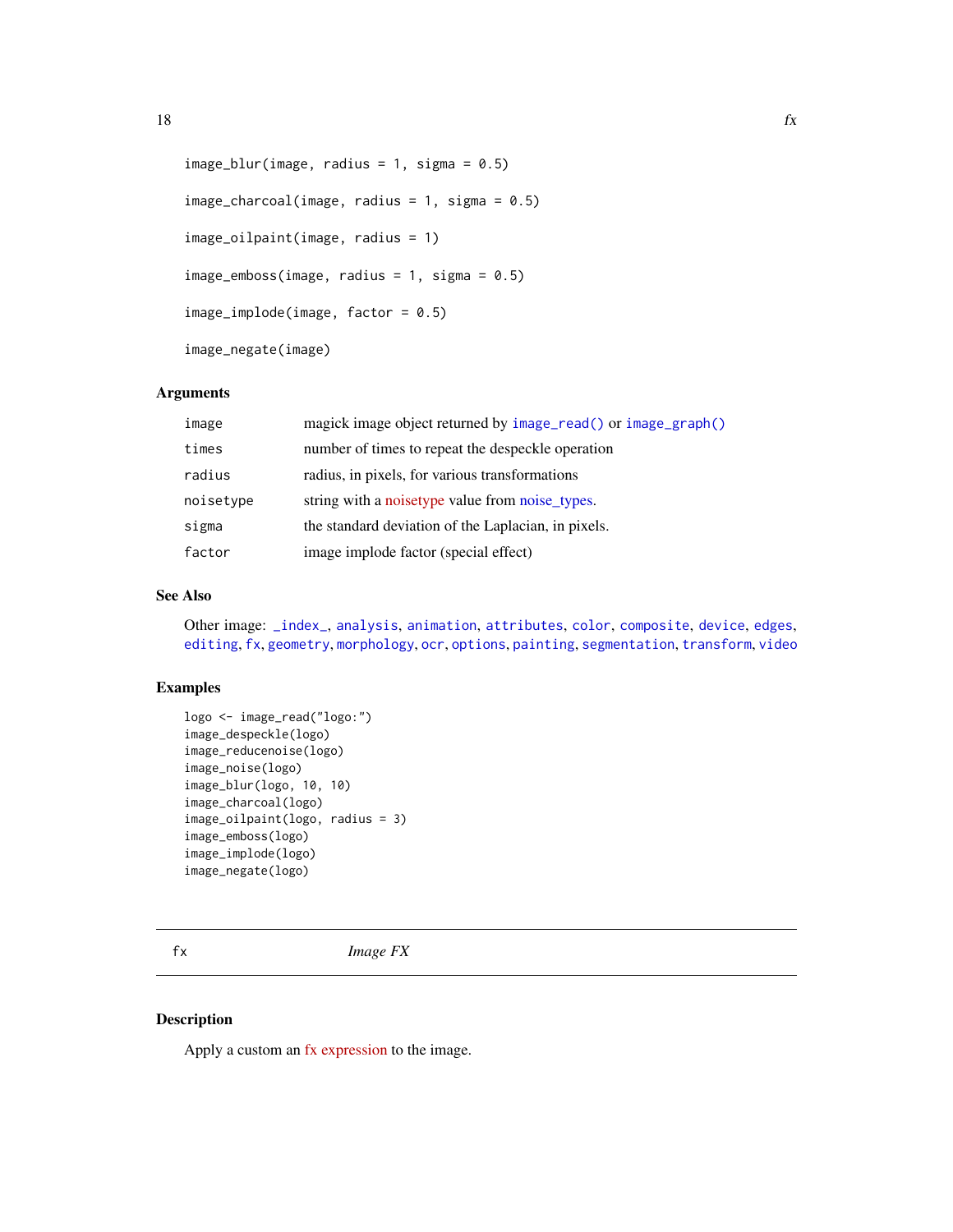#### <span id="page-18-0"></span>geometry and the set of the set of the set of the set of the set of the set of the set of the set of the set of the set of the set of the set of the set of the set of the set of the set of the set of the set of the set of

#### Usage

 $image_f x$ (image, expression = "p", channel = NULL)

#### Arguments

| image      | magick image object returned by image_read() or image_graph() |
|------------|---------------------------------------------------------------|
| expression | string with an fx expression                                  |
| channel    | a value of channel_types() specifying which channel(s) to set |

## See Also

Other image: [\\_index\\_](#page-30-1), [analysis](#page-1-2), [animation](#page-2-1), [attributes](#page-5-1), [color](#page-7-1), [composite](#page-10-1), [device](#page-11-2), [edges](#page-13-1), [editing](#page-14-2), [effects](#page-16-1), [geometry](#page-18-1), [morphology](#page-20-1), [ocr](#page-21-1), [options](#page-22-2), [painting](#page-23-1), [segmentation](#page-24-1), [transform](#page-27-1), [video](#page-29-1)

#### Examples

```
# Show image_fx() expression
img <- image_convert(logo, colorspace = "Gray")
image_f x (img, expression = "pow(p, 0.5)")image_fx(img, expression = "random()")
gradient_x <- image_convolve(img, kernel = "Prewitt")
gradient_y <- image_convolve(img, kernel = "Prewitt:90")
gradient <- c(image_fx(gradient_x, expression = "p^2"),
                image_fx(gradient_y, expression = "p^2"))
gradient <- image_flatten(gradient, operator = "Plus")
gradient <- image_fx(gradient, expression = "sqrt(p)")
gradient
```
<span id="page-18-1"></span>geometry *Geometry Helpers*

#### <span id="page-18-2"></span>Description

ImageMagick uses a handy geometry syntax to specify coordinates and shapes for use in image transformations. You can either specify these manually as strings or use the helper functions below.

#### Usage

```
geometry_point(x, y)
geometry_area(width = NULL, height = NULL, x_{of}f = 0, y_{of}f = 0)
geometry_size_pixels(width = NULL, height = NULL,
 preserve_aspect = TRUE)
geometry_size_percent(width = 100, height = NULL)
```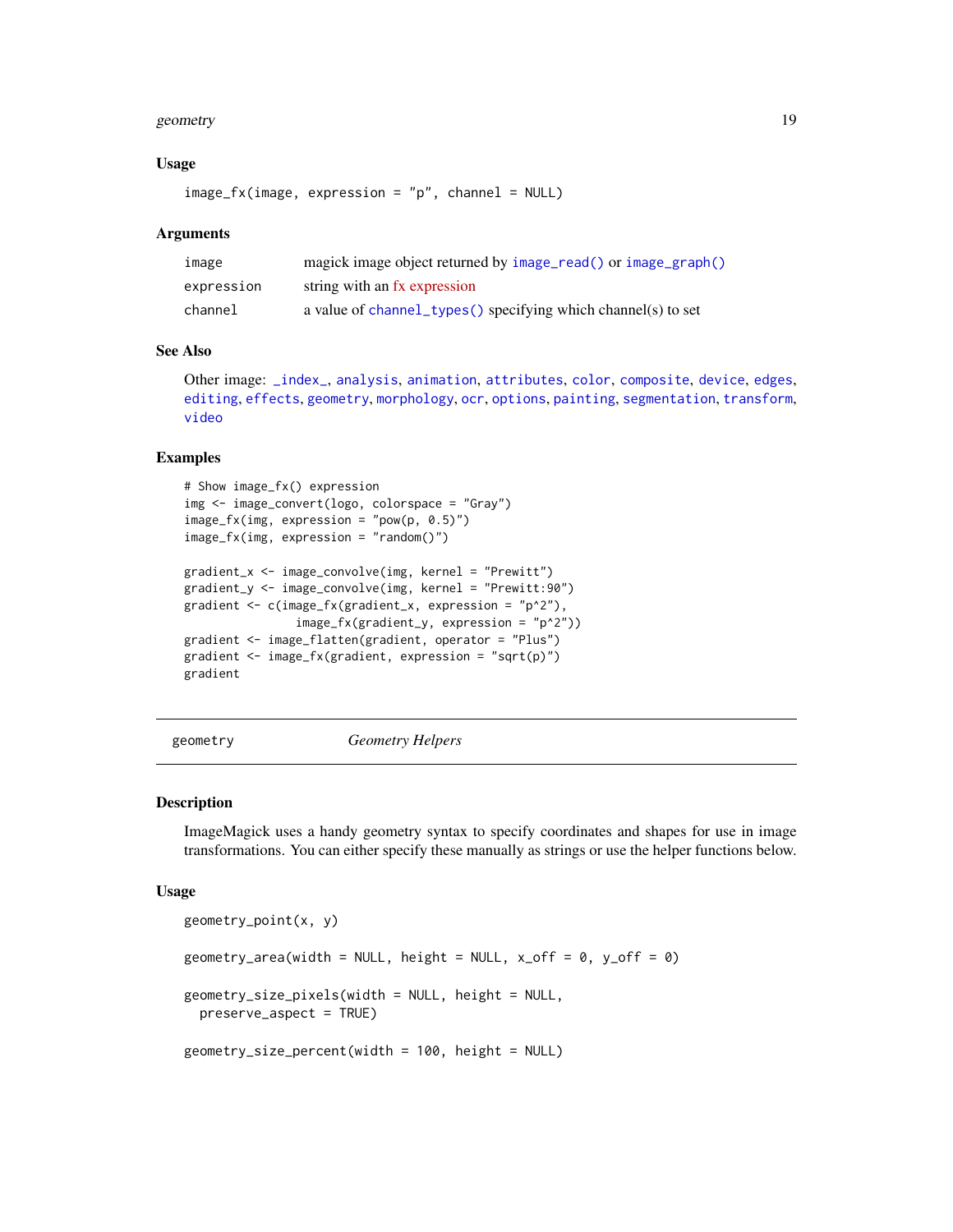20 geometry and the second second second second second second second second second second second second second second second second second second second second second second second second second second second second second

#### **Arguments**

| top offset in pixels<br>in pixels<br>in pixels<br>offset in pixels on x axis<br>offset in pixels on y axis<br>preserve_aspect<br>one of percent and preserve_aspect may be TRUE. | x      | left offset in pixels                                                             |
|----------------------------------------------------------------------------------------------------------------------------------------------------------------------------------|--------|-----------------------------------------------------------------------------------|
|                                                                                                                                                                                  | y      |                                                                                   |
|                                                                                                                                                                                  | width  |                                                                                   |
|                                                                                                                                                                                  | height |                                                                                   |
|                                                                                                                                                                                  | x_off  |                                                                                   |
|                                                                                                                                                                                  | y_off  |                                                                                   |
|                                                                                                                                                                                  |        |                                                                                   |
|                                                                                                                                                                                  |        | if FALSE, resize to width and height exactly, loosing original aspect ratio. Only |

## Details

See [ImageMagick Manual](http://www.imagemagick.org/Magick++/Geometry.html) for details about the syntax specification. Examples of geometry strings:

- "500x300" *Resize image keeping aspect ratio, such that width does not exceed 500 and the height does not exceed 300.*
- "500x300!" *Resize image to 500 by 300, ignoring aspect ratio*
- "500x" *Resize width to 500 keep aspect ratio*
- "x300" *Resize height to 300 keep aspect ratio*
- "50%x20%" *Resize width to 50 percent and height to 20 percent of original*
- "500x300+10+20" *Crop image to 500 by 300 at position 10,20*

## See Also

Other image: [\\_index\\_](#page-30-1), [analysis](#page-1-2), [animation](#page-2-1), [attributes](#page-5-1), [color](#page-7-1), [composite](#page-10-1), [device](#page-11-2), [edges](#page-13-1), [editing](#page-14-2), [effects](#page-16-1), [fx](#page-17-1), [morphology](#page-20-1), [ocr](#page-21-1), [options](#page-22-2), [painting](#page-23-1), [segmentation](#page-24-1), [transform](#page-27-1), [video](#page-29-1)

#### Examples

```
# Specify a point
logo <- image_read("logo:")
image_annotate(logo, "Some text", location = geometry_point(100, 200), size = 24)
# Specify image area
image_crop(logo, geometry_area(300, 300), repage = FALSE)
image_crop(logo, geometry_area(300, 300, 100, 100), repage = FALSE)
# Specify image size
image_resize(logo, geometry_size_pixels(300))
image_resize(logo, geometry_size_pixels(height = 300))
image_resize(logo, geometry_size_pixels(300, 300, preserve_aspect = FALSE))
# resize relative to current size
image_resize(logo, geometry_size_percent(50))
image_resize(logo, geometry_size_percent(50, 20))
```
<span id="page-19-0"></span>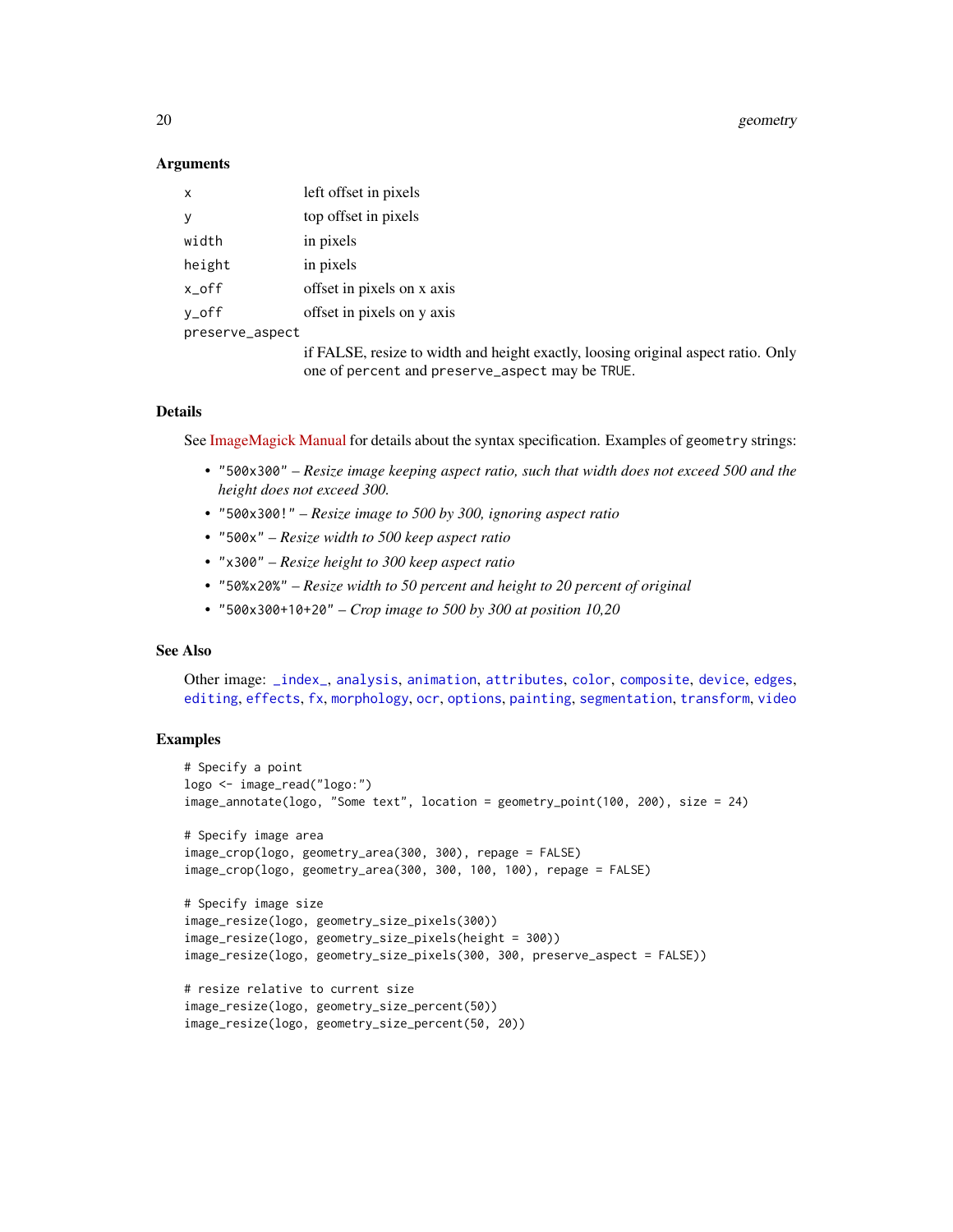<span id="page-20-0"></span>

#### Description

Converts image to raster using [image\\_raster\(\)](#page-14-1) and then plots it with ggplot2 [geom\\_raster.](#page-0-0) See examples for other ways to use magick images in ggplot2.

#### Usage

image\_ggplot(image)

#### Arguments

image magick image object returned by [image\\_read\(\)](#page-14-1) or [image\\_graph\(\)](#page-11-1)

## Examples

```
# Plot with base R
plot(logo)
# Plot image with ggplot2
library(ggplot2)
myplot <- image_ggplot(logo)
myplot + ggtitle("Test plot")
# Or add to plot as annotation
image <- image_fill(logo, 'none')
raster <- as.raster(image)
myplot <- qplot(mpg, wt, data = mtcars)
myplot + annotation_raster(raster, 25, 35, 3, 5)
# Or overplot image using grid
library(grid)
qplot(speed, dist, data = cars, geom = c("point", "smooth"))
grid.raster(image)
```
<span id="page-20-1"></span>morphology *Morphology*

#### Description

Apply a morphology method. This is a very flexible function which can be used to apply any morphology method with custom parameters. See [imagemagick website](http://www.imagemagick.org/Usage/morphology/) for examples.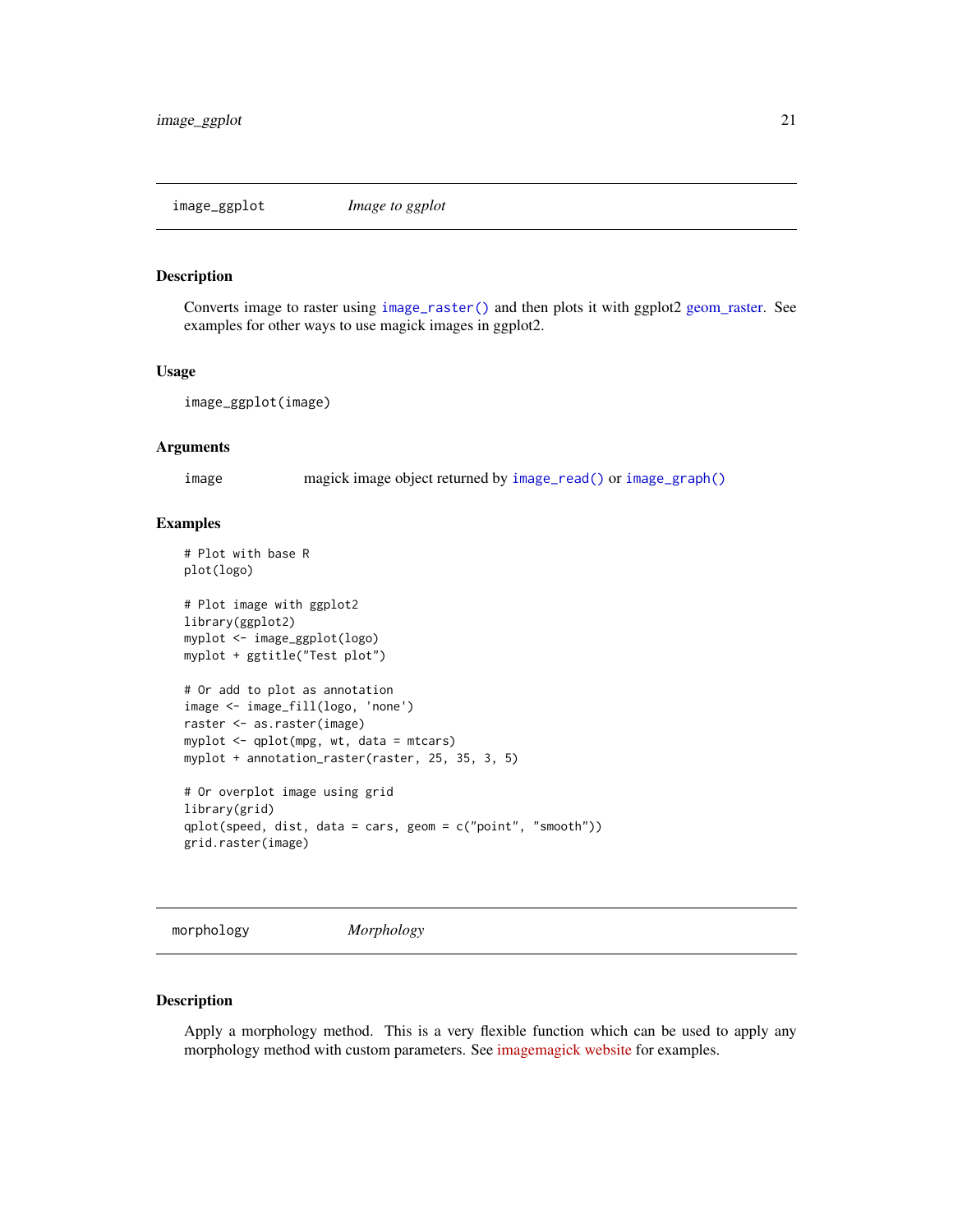## <span id="page-21-0"></span>Usage

```
image_morphology(image, method = "convolve", kernel = "Gaussian",
 iterations = 1, opts = list()image_convolve(image, kernel = "Gaussian", iterations = 1,
```

```
scaling = NULL, bias = NULL)
```
## Arguments

| image      | magick image object returned by image_read() or image_graph()                                                                                                                             |
|------------|-------------------------------------------------------------------------------------------------------------------------------------------------------------------------------------------|
| method     | a string with a valid method from morphology_types()                                                                                                                                      |
| kernel     | either a square matrix or a string. The string can either be a parameterized ker-<br>neltype such as: $"DoG: 0, 0, 2"$ or $"Diamond"$ or it can contain a custom matrix<br>(see examples) |
| iterations | number of iterations                                                                                                                                                                      |
| opts       | a named list or character vector with custom attributes                                                                                                                                   |
| scaling    | string with kernel scaling. The special flag "!" automatically scales to full dy-<br>namic range, for example: "50%!"                                                                     |
| bias       | output bias string, for example "50%"                                                                                                                                                     |

## See Also

Other image: [\\_index\\_](#page-30-1), [analysis](#page-1-2), [animation](#page-2-1), [attributes](#page-5-1), [color](#page-7-1), [composite](#page-10-1), [device](#page-11-2), [edges](#page-13-1), [editing](#page-14-2), [effects](#page-16-1), [fx](#page-17-1), [geometry](#page-18-1), [ocr](#page-21-1), [options](#page-22-2), [painting](#page-23-1), [segmentation](#page-24-1), [transform](#page-27-1), [video](#page-29-1)

<span id="page-21-1"></span>

| Image Text OCR<br>ocr |  |
|-----------------------|--|
|-----------------------|--|

## Description

Extract text from an image using the [tesseract](#page-0-0) package.

## Usage

```
image_ocr(image, language = "eng", HOCR = FALSE, ...)
```

```
image_ocr_data(image, language = "eng", ...)
```
## Arguments

| image       | magick image object returned by image_read() or image_graph()                                          |
|-------------|--------------------------------------------------------------------------------------------------------|
| language    | passed to tesseract. To install additional languages see instructions in tesser-<br>$act download()$ . |
| <b>HOCR</b> | if TRUE return results as HOCR xml instead of plain text                                               |
| $\cdots$    | additional parameters passed to tesseract                                                              |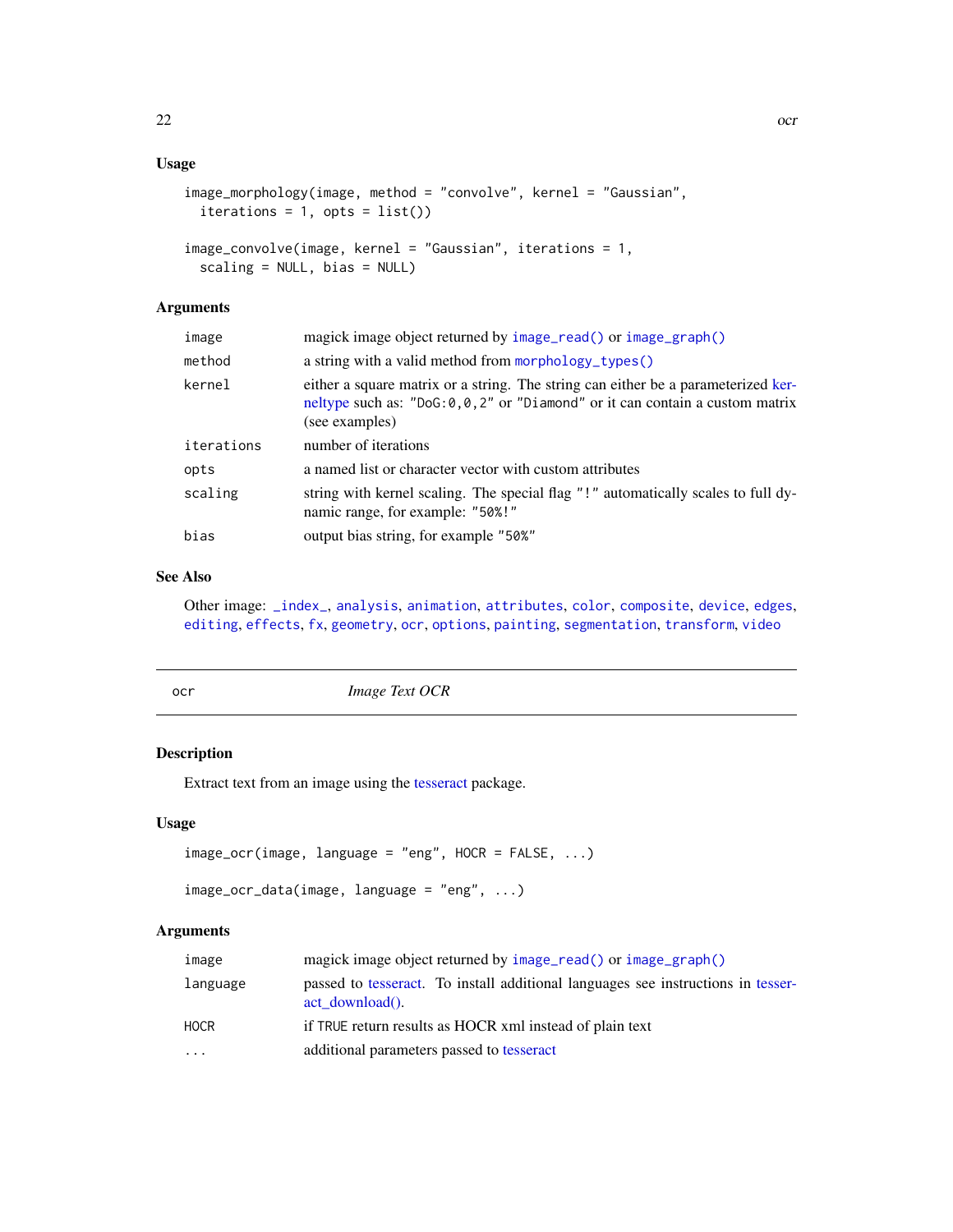#### <span id="page-22-0"></span>options 23

## Details

To use this function you need to tesseract first:

```
install.packages("tesseract")
```
Best results are obtained if you set the correct language in [tesseract.](#page-0-0) To install additional languages see instructions in [tesseract\\_download\(\).](#page-0-0)

#### See Also

```
Other image: _index_, analysis, animation, attributes, color, composite, device, edges,
editing, effects, fx, geometry, morphology, options, painting, segmentation, transform,
video
```
## Examples

```
if(require("tesseract")){
img <- image_read("http://jeroen.github.io/images/testocr.png")
image_ocr(img)
image_ocr_data(img)
}
```
<span id="page-22-2"></span>options *Magick Options*

#### <span id="page-22-1"></span>Description

List option types and values supported in your version of ImageMagick. For descriptions see [Im](https://www.imagemagick.org/Magick++/Enumerations.html)[ageMagick Enumerations.](https://www.imagemagick.org/Magick++/Enumerations.html)

#### Usage

magick\_options()

option\_types()

filter\_types()

metric\_types()

dispose\_types()

compose\_types()

colorspace\_types()

channel\_types()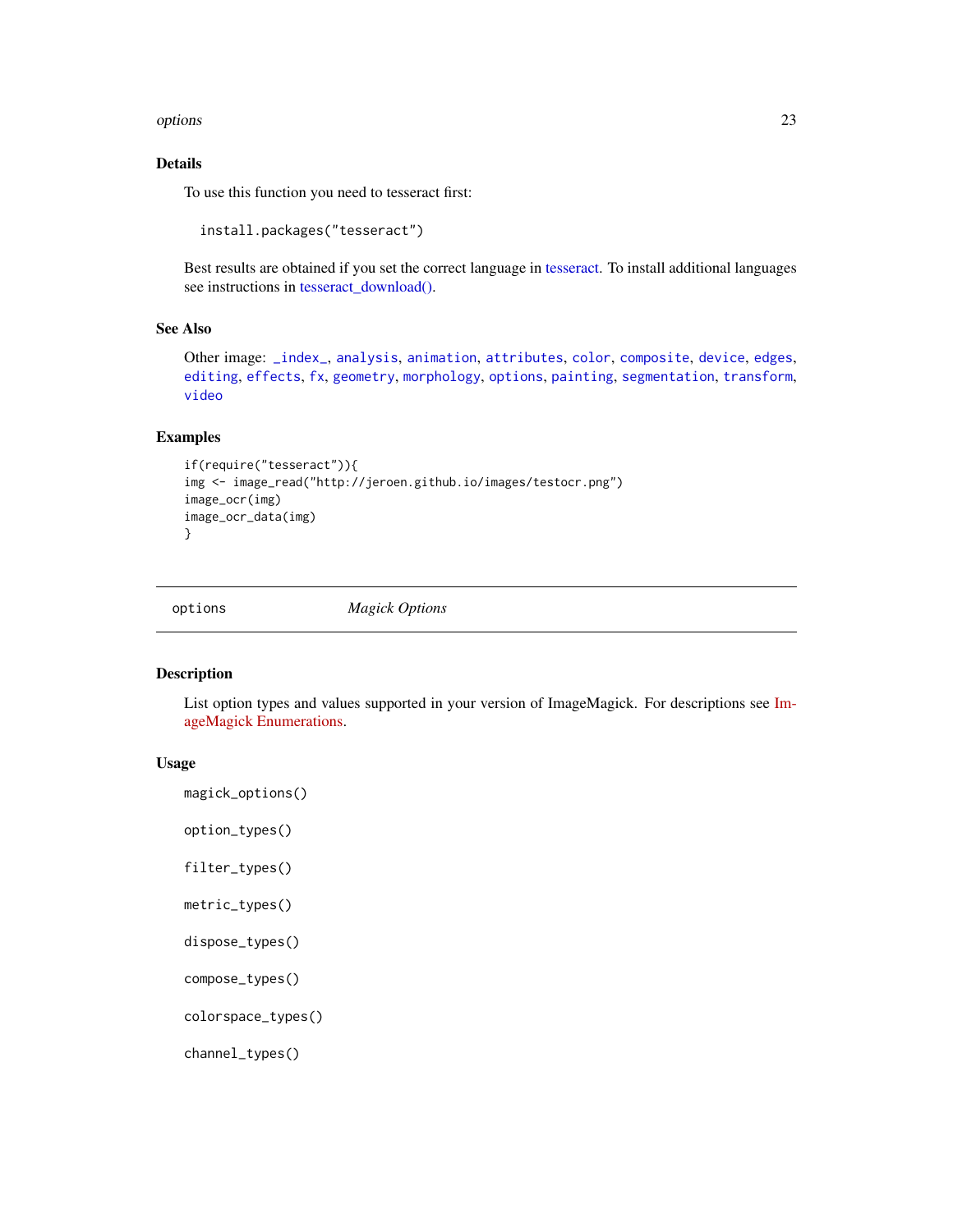<span id="page-23-0"></span>24 painting the contract of the contract of the contract of the contract of the contract of the contract of the contract of the contract of the contract of the contract of the contract of the contract of the contract of th

image\_types()

kernel\_types()

noise\_types()

gravity\_types()

orientation\_types()

morphology\_types()

## References

ImageMagick Manual: [Enumerations](https://www.imagemagick.org/Magick++/Enumerations.html)

## See Also

Other image: [\\_index\\_](#page-30-1), [analysis](#page-1-2), [animation](#page-2-1), [attributes](#page-5-1), [color](#page-7-1), [composite](#page-10-1), [device](#page-11-2), [edges](#page-13-1), [editing](#page-14-2), [effects](#page-16-1), [fx](#page-17-1), [geometry](#page-18-1), [morphology](#page-20-1), [ocr](#page-21-1), [painting](#page-23-1), [segmentation](#page-24-1), [transform](#page-27-1), [video](#page-29-1)

<span id="page-23-1"></span>

painting *Image Painting*

#### <span id="page-23-2"></span>Description

The [image\\_fill\(\)](#page-23-2) function performs flood-fill by painting starting point and all neighboring pixels of approximately the same color. Annotate simply prints some text on the image.

#### Usage

```
image_fill(image, color, point = "1x1", fuzz = 0)
image_annotate(image, text, gravity = "northwest", location = "+0+0",
 degrees = 0, size = 10, font = "", color = NULL,
 strokecolor = NULL, boxcolor = NULL)
```
#### Arguments

| image | magick image object returned by image_read() or image_graph()                                                                    |
|-------|----------------------------------------------------------------------------------------------------------------------------------|
| color | a valid color string such as "navyblue" or "#000080"                                                                             |
| point | a geometry point string indicating the starting point of the flood-fill                                                          |
| fuzz  | Fuzz percentage: value between 0 and 100. Relative distance between colors to<br>be considered similar in the filling algorithm. |
| text  | annotation text                                                                                                                  |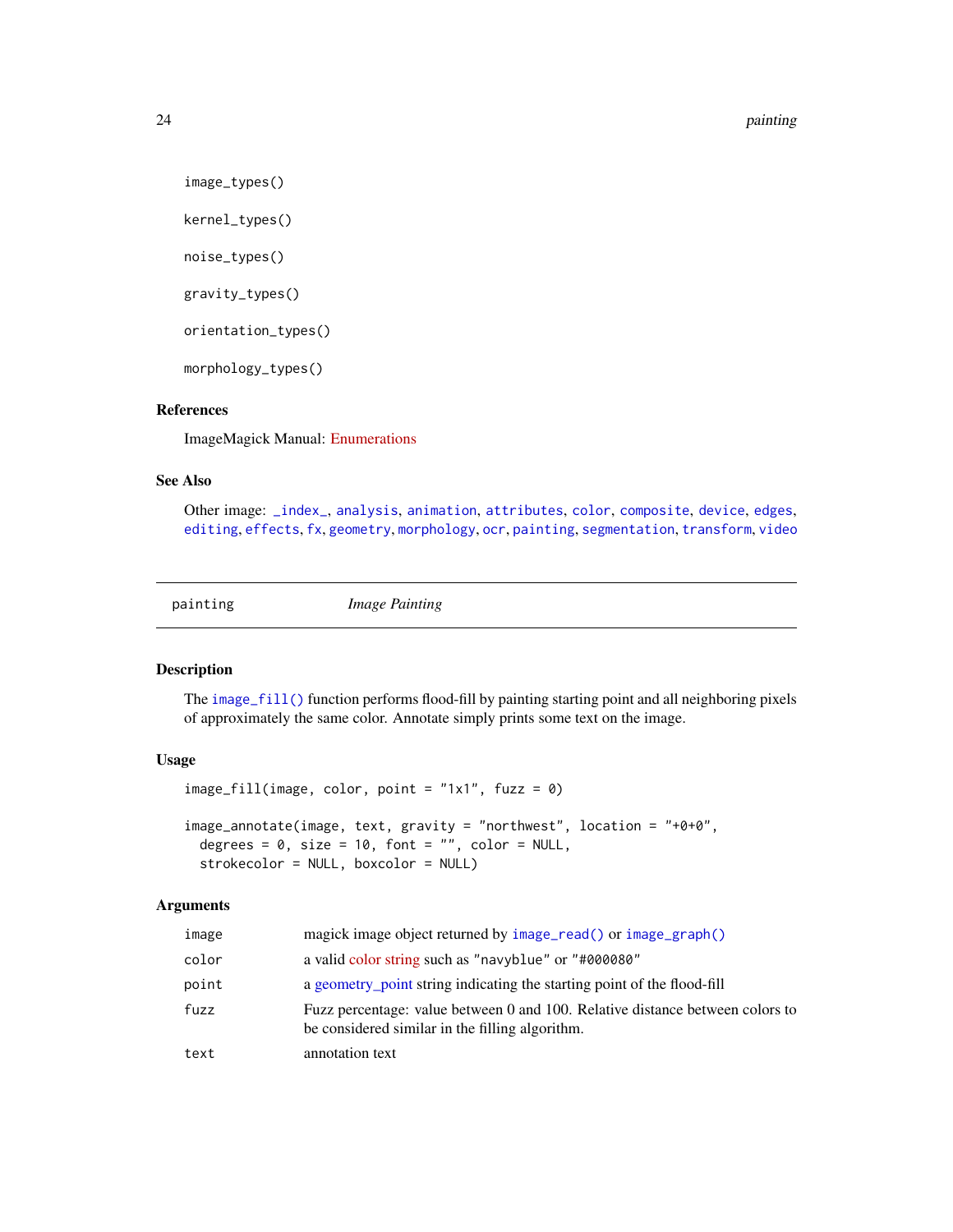## <span id="page-24-0"></span>segmentation 25

| gravity     | string with gravity value from gravity_types.                                                                                         |
|-------------|---------------------------------------------------------------------------------------------------------------------------------------|
| location    | geometry string with location relative to gravity                                                                                     |
| degrees     | rotates text around center point                                                                                                      |
| size        | font-size in pixels                                                                                                                   |
| font        | string with font family such as "sans", "mono", "serif", "Times", "Helvetica",<br>"Trebuchet", "Georgia", "Palatino" or "Comic Sans". |
| strokecolor | a color string adds a stroke (border around the text)                                                                                 |
| boxcolor    | a color string for background color that annotation text is rendered on.                                                              |

### Details

Note that more sophisticated drawing mechanisms are available via the graphics device using [im](#page-11-1)[age\\_draw.](#page-11-1)

## See Also

Other image: [\\_index\\_](#page-30-1), [analysis](#page-1-2), [animation](#page-2-1), [attributes](#page-5-1), [color](#page-7-1), [composite](#page-10-1), [device](#page-11-2), [edges](#page-13-1), [editing](#page-14-2), [effects](#page-16-1), [fx](#page-17-1), [geometry](#page-18-1), [morphology](#page-20-1), [ocr](#page-21-1), [options](#page-22-2), [segmentation](#page-24-1), [transform](#page-27-1), [video](#page-29-1)

## Examples

```
logo <- image_read("logo:")
logo <- image_background(logo, 'white')
image_fill(logo, "pink", point = "+450+400")
image_fill(logo, "pink", point = "+450+400", fuzz = 25)
# Add some text to an image
image_annotate(logo, "This is a test")
image_annotate(logo, "CONFIDENTIAL", size = 50, color = "red", boxcolor = "pink",
degrees = 30, location = "+100+100")
# Setting fonts requires fontconfig support (and that you have the font)
image_annotate(logo, "The quick brown fox", font = "monospace", size = 50)
```
<span id="page-24-1"></span>

segmentation *Image Segmentation*

## <span id="page-24-2"></span>Description

Basic image segmentation like connected components labelling, blob extraction and fuzzy c-means

#### Usage

```
image_connect(image, connectivity = 4)
image_split(image, keep_color = TRUE)
image_fuzzycmeans(image, min_pixels = 1, smoothing = 1.5)
```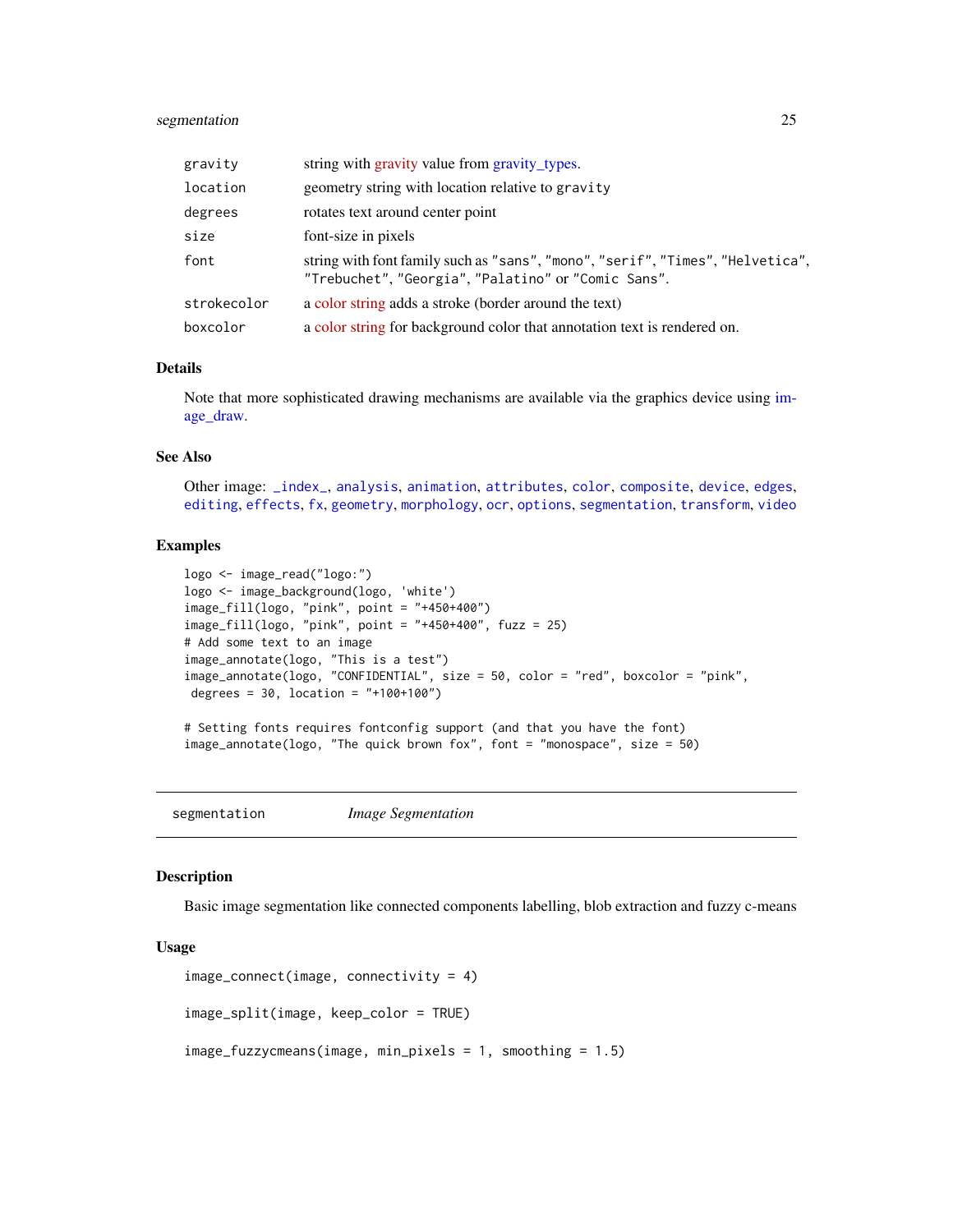#### <span id="page-25-0"></span>**Arguments**

| image        | magick image object returned by image_read() or image_graph()                                                                                |
|--------------|----------------------------------------------------------------------------------------------------------------------------------------------|
| connectivity | number neighbor colors which are considered part of a unique object                                                                          |
| keep_color   | if TRUE the output images retain the color of the input pixel. If FALSE all<br>matching pixels are set black to retain only the image mask.  |
| min_pixels   | the minimum number of pixels contained in a hexahedra before it can be con-<br>sidered valid (expressed as a percentage)                     |
| smoothing    | the smoothing threshold which eliminates noise in the second derivative of the<br>histogram (higher values gives smoother second derivative) |

#### Details

- [image\\_connect](#page-24-2) Connect adjacent pixels with the same pixel intensities to do blob extraction
- [image\\_split](#page-24-2) Splits the image according to pixel intensities
- [image\\_fuzzycmeans](#page-24-2) Fuzzy c-means segmentation of the histogram of color components

[image\\_connect](#page-24-2) performs blob extraction by scanning the image, pixel-by-pixel from top-left to bottom-right where regions of adjacent pixels which share the same set of intensity values get combined.

#### See Also

Other image: [\\_index\\_](#page-30-1), [analysis](#page-1-2), [animation](#page-2-1), [attributes](#page-5-1), [color](#page-7-1), [composite](#page-10-1), [device](#page-11-2), [edges](#page-13-1), [editing](#page-14-2), [effects](#page-16-1), [fx](#page-17-1), [geometry](#page-18-1), [morphology](#page-20-1), [ocr](#page-21-1), [options](#page-22-2), [painting](#page-23-1), [transform](#page-27-1), [video](#page-29-1)

## Examples

```
# Split an image by color
img <- image_quantize(logo, 4)
layers <- image_split(img)
layers
# This returns the original image
image_flatten(layers)
# From the IM website
objects <- image_convert(demo_image("objects.gif"), colorspace = "Gray")
objects
# Split image in blobs of connected pixel levels
if(magick_config()$version > "6.9.0"){
objects %>%
 image_connect(connectivity = 4) %>%
 image_split()
# Fuzzy c-means
image_fuzzycmeans(logo)
```
logo %>%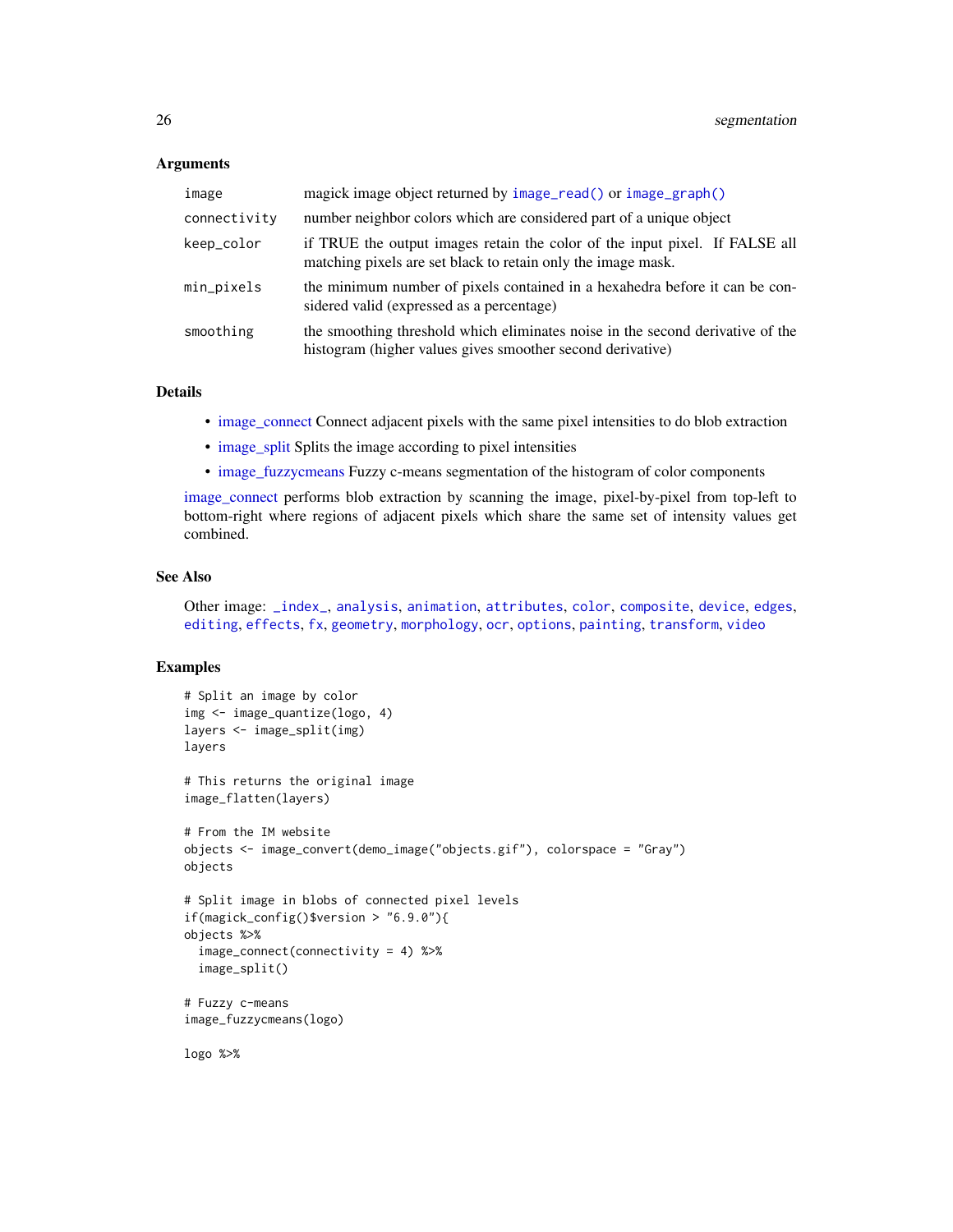## <span id="page-26-0"></span>thresholding 27

```
image_convert(colorspace = "HCL") %>%
 image_fuzzycmeans(smoothing = 5)
}
```
thresholding *Image thresholding*

#### <span id="page-26-1"></span>Description

Thresholding an image can be used for simple and straightforward image segmentation. The function [image\\_threshold\(\)](#page-26-1) allows to do black and white thresholding whereas [image\\_lat\(\)](#page-26-1) performs local adaptive thresholding.

#### Usage

```
image_threshold(image, type = c("black", "white"), threshold = "50%",
 channel = NULL
```

```
image_lat(image, geometry = "10x10+5%")
```
#### Arguments

| image     | magick image object returned by image_read() or image_graph()               |
|-----------|-----------------------------------------------------------------------------|
| type      | type of thresholding, either one of lat, black or white (see details below) |
| threshold | pixel intensity threshold percentage for black or white thresholding        |
| channel   | a value of channel_types() specifying which channel(s) to set               |
| geometry  | pixel window plus offset for LAT algorithm                                  |

#### Details

- image\_threshold(type = "black"): Forces all pixels below the threshold into black while leaving all pixels at or above the threshold unchanged
- image\_threshold(type = "white"): Forces all pixels above the threshold into white while leaving all pixels at or below the threshold unchanged
- image\_lat(): Local Adaptive Thresholding. Looks in a box (width x height) around the pixel neighborhood if the pixel value is bigger than the average minus an offset.

#### Examples

```
test <- image_convert(logo, colorspace = "Gray")
image_threshold(test, type = "black", threshold = "50%")
image_threshold(test, type = "white", threshold = "50%")
# Turn image into BW
test %>%
 image_threshold(type = "white", threshold = "50%") %>%
 image_threshold(type = "black", threshold = "50%")
```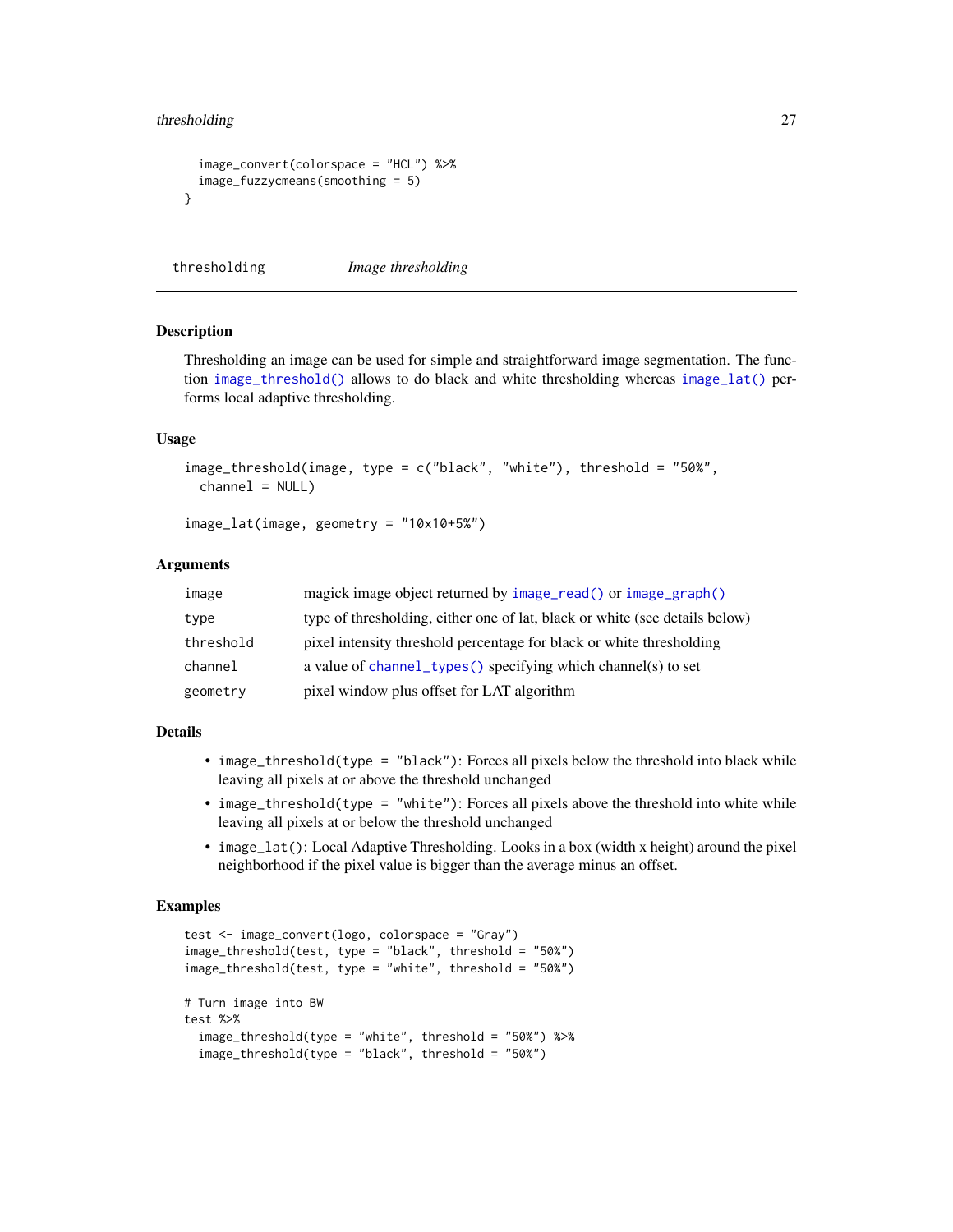```
# adaptive thresholding
image_lat(test, geometry = '10x10+5%')
```
#### <span id="page-27-1"></span>transform *Image Transform*

## <span id="page-27-2"></span>Description

Basic transformations like rotate, resize, crop and flip. The [geometry](#page-18-1) syntax is used to specify sizes and areas.

## Usage

```
image_trim(image, fuzz = 0)
image_chop(image, geometry)
image_rotate(image, degrees)
image_resize(image, geometry = NULL, filter = NULL)
image_scale(image, geometry = NULL)
image_sample(image, geometry = NULL)
image_crop(image, geometry = NULL, repage = TRUE)
image_flip(image)
image_flop(image)
image_deskew(image, threshold = 40)
image_page(image, pagesize = NULL, density = NULL)
image_repage(image)
image_orient(image, orientation = NULL)
```
## Arguments

| image    | magick image object returned by image_read() or image_graph()                                                                    |
|----------|----------------------------------------------------------------------------------------------------------------------------------|
| fuzz     | Fuzz percentage: value between 0 and 100. Relative distance between colors to<br>be considered similar in the filling algorithm. |
| geometry | a geometry string specifying area (for cropping) or size (for resizing).                                                         |

<span id="page-27-0"></span>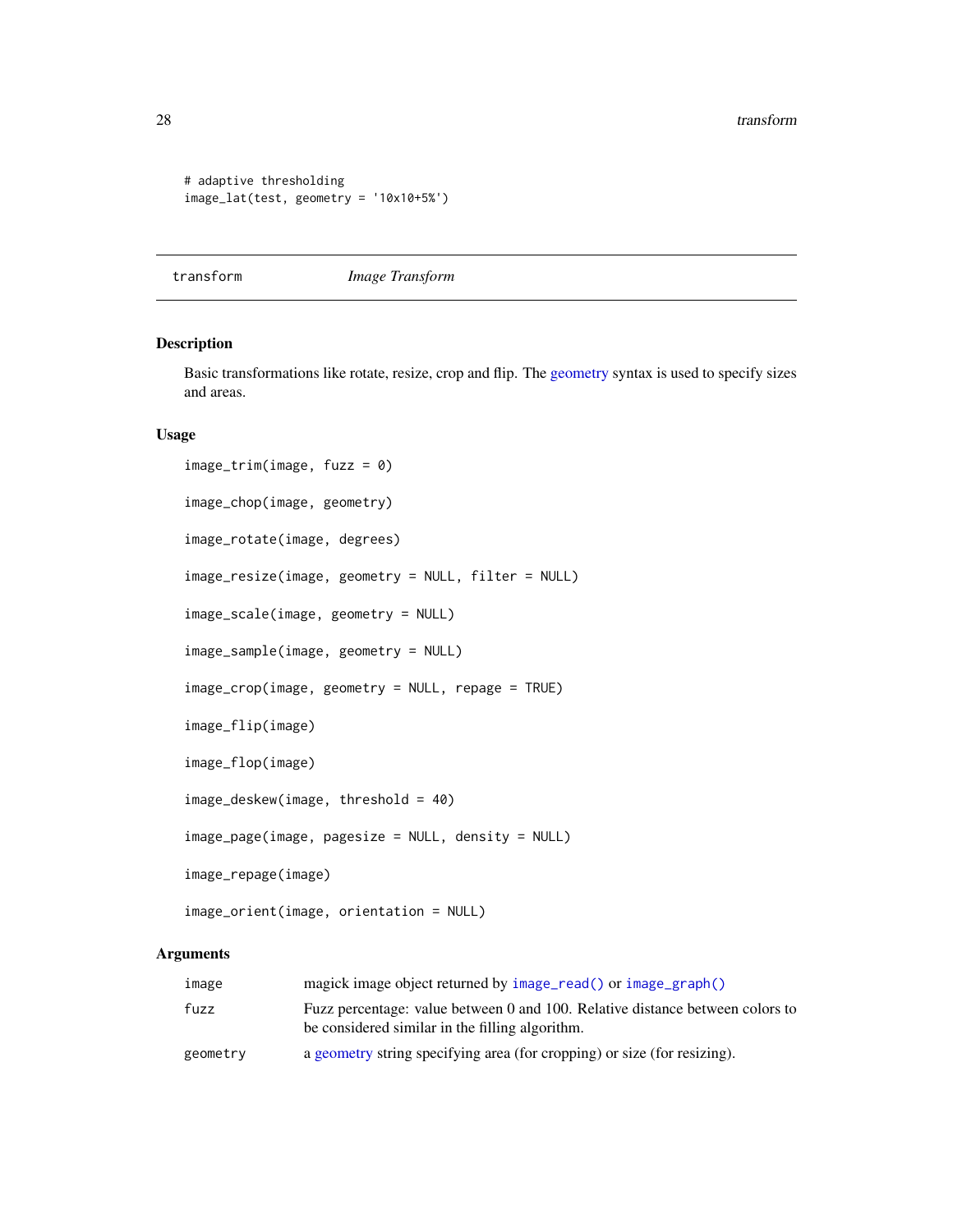#### <span id="page-28-0"></span>transform 29

| degrees     | value between 0 and 360 for how many degrees to rotate                                                                                                                |
|-------------|-----------------------------------------------------------------------------------------------------------------------------------------------------------------------|
| filter      | string with filter type from: filter_types                                                                                                                            |
| repage      | resize the canvas to the cropped area                                                                                                                                 |
| threshold   | straightens an image. A threshold of 40 works for most images.                                                                                                        |
| pagesize    | geometry string with preferred size and location of an image canvas                                                                                                   |
| density     | geometry string with vertical and horizontal resolution in pixels of the image.<br>Specifies an image density when decoding a Postscript or PDF.                      |
| orientation | string to set image orientation one of the orientation types. If NULL it applies<br>auto-orientation which tries to infer the correct orientation from the Exif data. |

## Details

For details see [Magick++ STL](https://www.imagemagick.org/Magick++/STL.html) documentation. Short descriptions:

- [image\\_trim](#page-27-2) removes edges that are the background color from the image.
- [image\\_chop](#page-27-2) removes vertical or horizontal subregion of image.
- [image\\_crop](#page-27-2) cuts out a subregion of original image
- [image\\_rotate](#page-27-2) rotates and increases size of canvas to fit rotated image.
- [image\\_deskew](#page-27-2) auto rotate to correct skewed images
- [image\\_resize](#page-27-2) resizes using custom [filterType](https://www.imagemagick.org/Magick++/Enumerations.html#FilterTypes)
- [image\\_scale](#page-27-2) and [image\\_sample](#page-27-2) resize using simple ratio and pixel sampling algorithm.
- [image\\_flip](#page-27-2) and [image\\_flop](#page-27-2) invert image vertically and horizontally

The most powerful resize function is image resize which allows for setting a custom resize filter. Output of [image\\_scale](#page-27-2) is similar to image\_resize(img, filter = "point").

For resize operations it holds that if no geometry is specified, all frames are rescaled to match the top frame.

## See Also

Other image: [\\_index\\_](#page-30-1), [analysis](#page-1-2), [animation](#page-2-1), [attributes](#page-5-1), [color](#page-7-1), [composite](#page-10-1), [device](#page-11-2), [edges](#page-13-1), [editing](#page-14-2), [effects](#page-16-1), [fx](#page-17-1), [geometry](#page-18-1), [morphology](#page-20-1), [ocr](#page-21-1), [options](#page-22-2), [painting](#page-23-1), [segmentation](#page-24-1), [video](#page-29-1)

## Examples

```
logo <- image_read("logo:")
logo <- image_scale(logo, "400")
image_trim(logo)
image_chop(logo, "100x20")
image_rotate(logo, 45)
# Small image
rose <- image_convert(image_read("rose:"), "png")
# Resize to 400 width or height:
image_resize(rose, "400x")
image_resize(rose, "x400")
```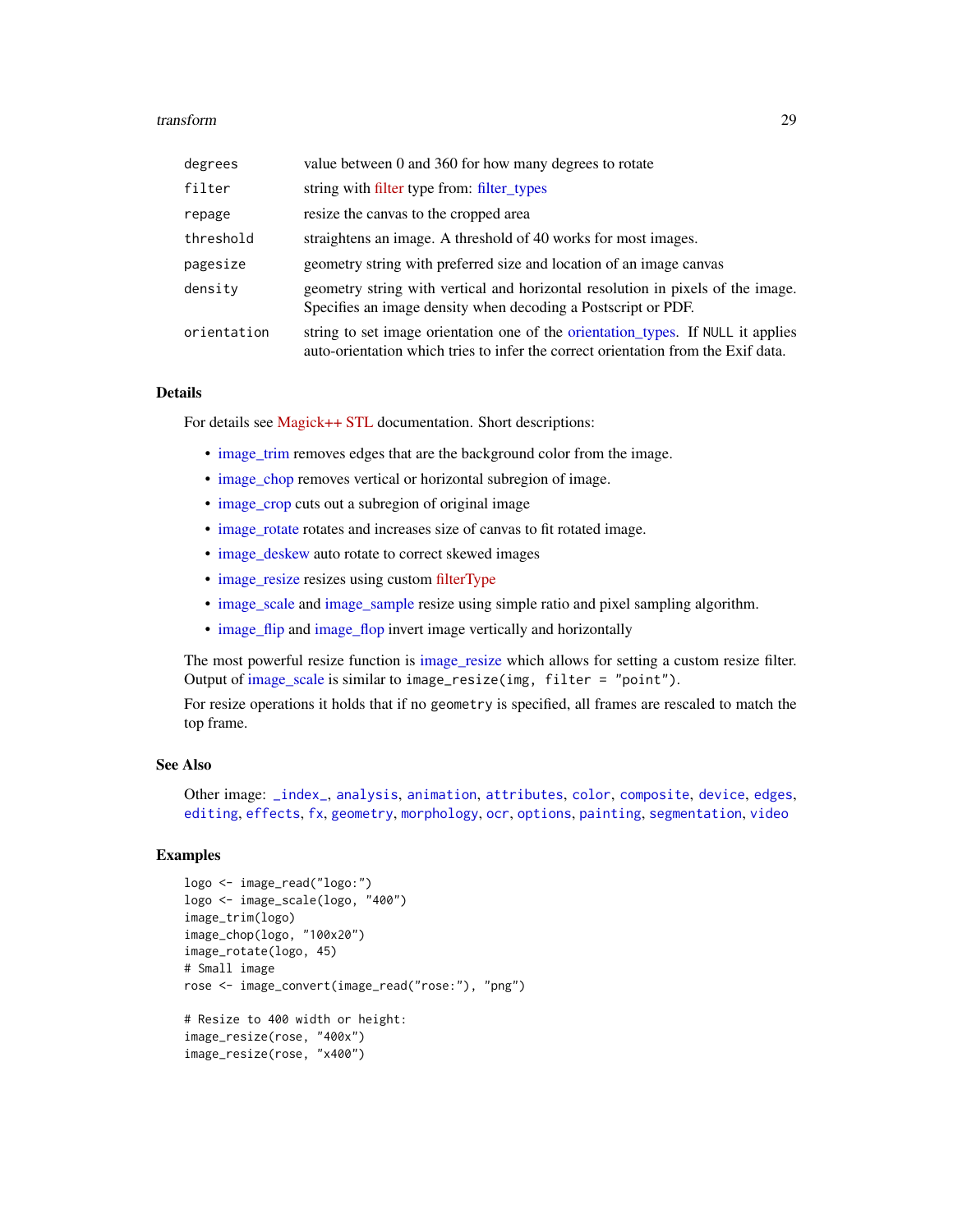```
# Resize keeping ratio
image_resize(rose, "400x400")
# Resize, force size losing ratio
image_resize(rose, "400x400!")
# Different filters
image_resize(rose, "400x", filter = "Triangle")
image_resize(rose, "400x", filter = "Point")
# simple pixel resize
image_scale(rose, "400x")
image_sample(rose, "400x")
image_crop(logo, "400x400+200+200")
image_flip(logo)
image_flop(logo)
if(magick_config()$version > "6.8.6")
 image_orient(logo)
```
video *Write Video*

#### Description

High quality video / gif exporter based on external packages [gifski](#page-0-0) and [av.](#page-0-0)

#### Usage

```
image_write_video(image, path = NULL, framerate = 1, ...)
```
image\_write\_gif(image, path = NULL, ...)

#### Arguments

| image                   | magick image object returned by image_read() or image_graph()       |
|-------------------------|---------------------------------------------------------------------|
| path                    | filename of the output gif or video. This is also the return value. |
| framerate               | frames per second, passed to av encode video                        |
| $\cdot$ $\cdot$ $\cdot$ | additional parameters passed to av_encode_video and gifski.         |

## Details

This requires an image with multiple frames. The GIF exporter accomplishes the same thing as [image\\_animate](#page-2-2) but much faster and with better quality.

## See Also

Other image: [\\_index\\_](#page-30-1), [analysis](#page-1-2), [animation](#page-2-1), [attributes](#page-5-1), [color](#page-7-1), [composite](#page-10-1), [device](#page-11-2), [edges](#page-13-1), [editing](#page-14-2), [effects](#page-16-1), [fx](#page-17-1), [geometry](#page-18-1), [morphology](#page-20-1), [ocr](#page-21-1), [options](#page-22-2), [painting](#page-23-1), [segmentation](#page-24-1), [transform](#page-27-1)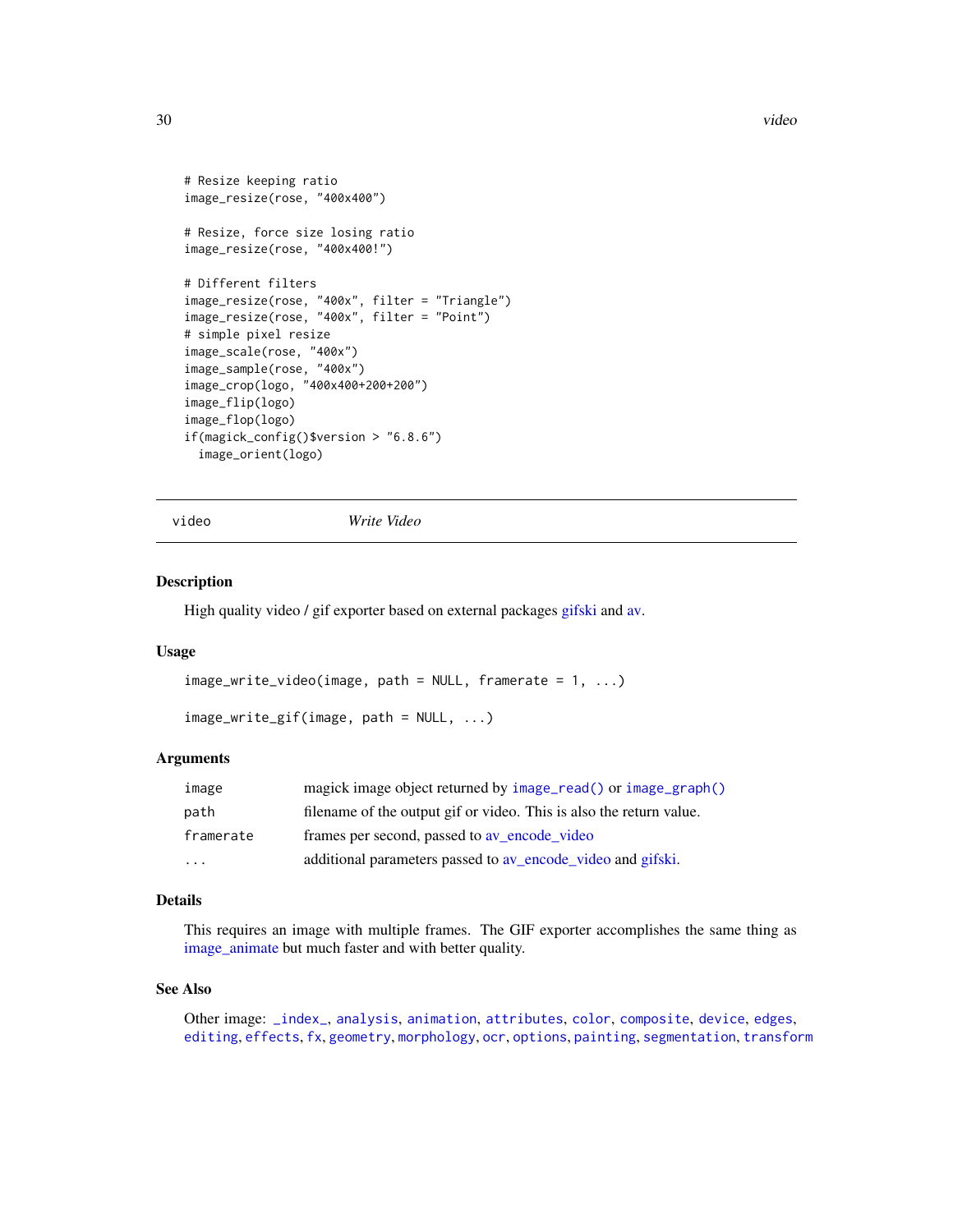<span id="page-30-0"></span>

## **Description**

Example images included with ImageMagick:

## Details

- logo: ImageMagick Logo, 640x480
- wizard: ImageMagick Wizard, 480x640
- rose : Picture of a rose, 70x46
- granite : Granite texture pattern, 128x128

#### <span id="page-30-1"></span>\_index\_ *Magick Image Processing*

#### **Description**

The magick package for graphics and image processing in R. Important resources:

- [R introduction vignette:](https://bit.ly/magickintro) getting started
- [Magick++ API](https://www.imagemagick.org/Magick++/Image++.html) and [Magick++ STL](https://www.imagemagick.org/Magick++/STL.html) detailed descriptions of methods and parameters

#### Details

Documentation is split into the following pages:

- [analysis](#page-1-2) metrics and calculations: compare, fft
- [animation](#page-2-1) manipulate or combine multiple frames: animate, morph, mosaic, montage, average, append, apply
- [attributes](#page-5-1) image properties: comment, info
- [color](#page-7-1) contrast, brightness, colors: modulate, quantize, map, transparent, background, colorize, contrast, normalize, enhance, equalize, median
- [composite](#page-10-1) advanced joining: composite, border, frame
- [device](#page-11-2) creating graphics and drawing on images
- [editing](#page-14-2) basic image IO: read, write, convert, join, display, brose
- [effects](#page-16-1) fun effects: despecle, reducenoise, noise, blur, charcoal, edge, oilpaint, emboss, implode, negate
- [geometry](#page-18-1) specify points, areas and sizes using geometry syntax
- [ocr](#page-21-1) extract text from image using [tesseract](#page-0-0) package
- [options](#page-22-2) list option types and values supported in your version of ImageMagick
- [painting](#page-23-1) flood fill and annotating text
- [transform](#page-27-1) shape operations: trim, chop, rotate, resize, scale, sample crop, flip, flop, deskew, page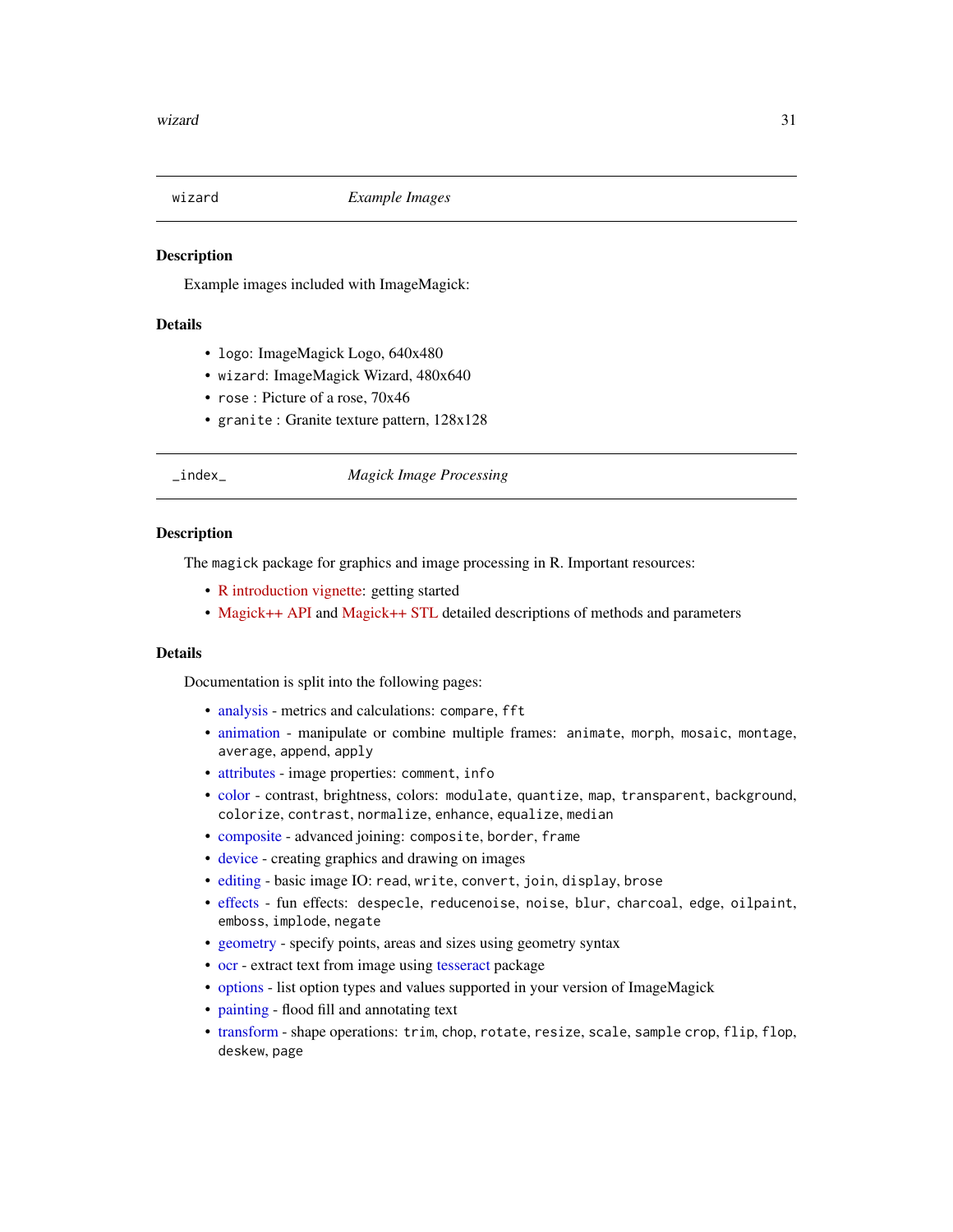## <span id="page-31-0"></span>See Also

Other image: [analysis](#page-1-2), [animation](#page-2-1), [attributes](#page-5-1), [color](#page-7-1), [composite](#page-10-1), [device](#page-11-2), [edges](#page-13-1), [editing](#page-14-2), [effects](#page-16-1), [fx](#page-17-1), [geometry](#page-18-1), [morphology](#page-20-1), [ocr](#page-21-1), [options](#page-22-2), [painting](#page-23-1), [segmentation](#page-24-1), [transform](#page-27-1), [video](#page-29-1)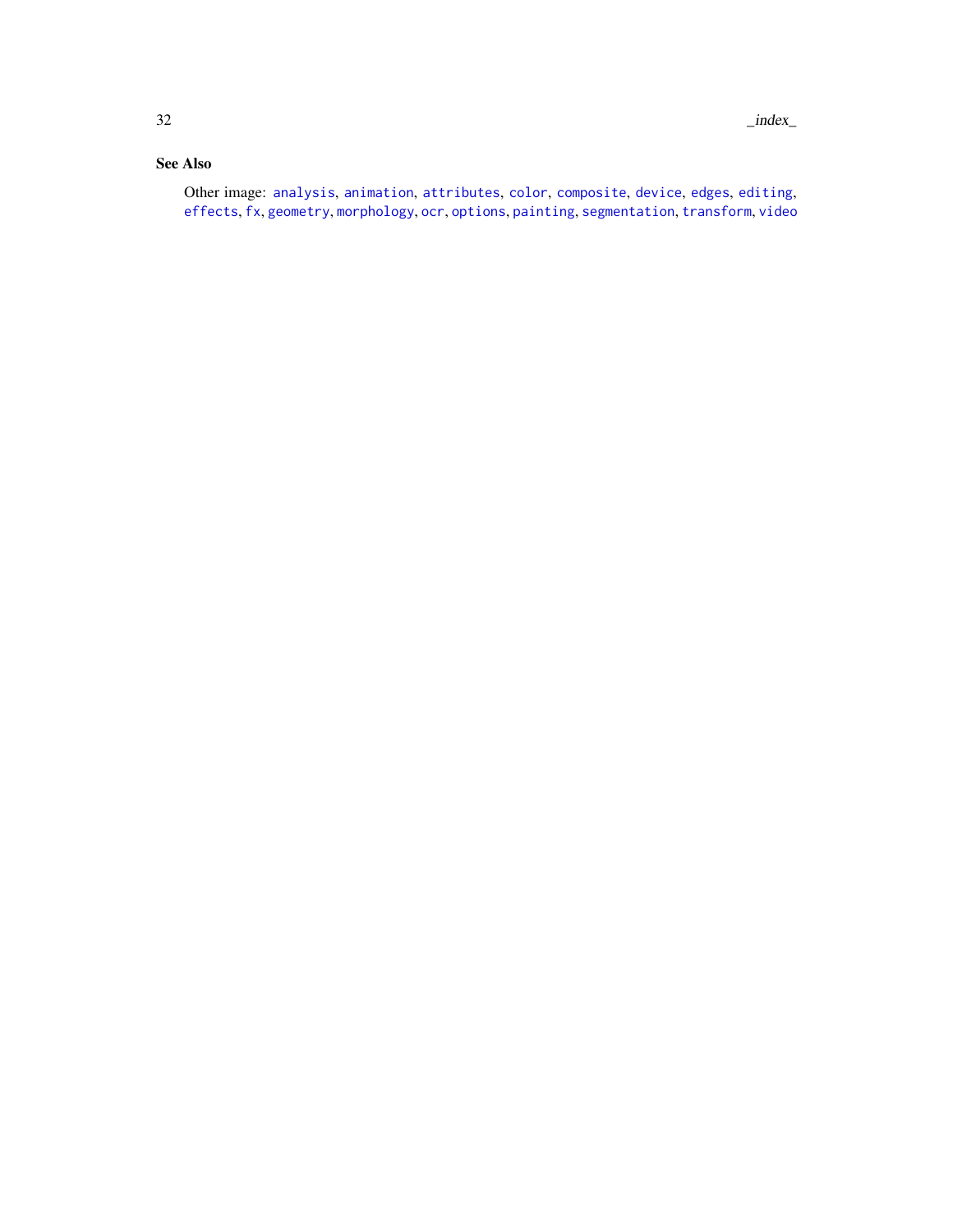# <span id="page-32-0"></span>**Index**

## [, *[16](#page-15-0)* [[, *[16](#page-15-0)* \_index\_, *[3](#page-2-0)*, *[5,](#page-4-0) [6](#page-5-0)*, *[10,](#page-9-0) [11](#page-10-0)*, *[13,](#page-12-0) [14](#page-13-0)*, *[17–](#page-16-0)[20](#page-19-0)*, *[22–](#page-21-0)[26](#page-25-0)*, *[29,](#page-28-0) [30](#page-29-0)*, [31](#page-30-0) addTaskCallback, *[7](#page-6-0)* analysis, [2,](#page-1-0) *[5,](#page-4-0) [6](#page-5-0)*, *[10,](#page-9-0) [11](#page-10-0)*, *[13,](#page-12-0) [14](#page-13-0)*, *[17–](#page-16-0)[20](#page-19-0)*, *[22](#page-21-0)[–26](#page-25-0)*, *[29](#page-28-0)[–32](#page-31-0)* animation, *[3](#page-2-0)*, [3,](#page-2-0) *[6](#page-5-0)*, *[10,](#page-9-0) [11](#page-10-0)*, *[13,](#page-12-0) [14](#page-13-0)*, *[17–](#page-16-0)[20](#page-19-0)*, *[22](#page-21-0)[–26](#page-25-0)*, *[29](#page-28-0)[–32](#page-31-0)* as.list(), *[16](#page-15-0)* as.raster(), *[16](#page-15-0)* as\_EBImage, [5](#page-4-0) attributes, *[3](#page-2-0)*, *[5](#page-4-0)*, [6,](#page-5-0) *[10,](#page-9-0) [11](#page-10-0)*, *[13,](#page-12-0) [14](#page-13-0)*, *[17–](#page-16-0)[20](#page-19-0)*, *[22](#page-21-0)[–26](#page-25-0)*, *[29](#page-28-0)[–32](#page-31-0)* autoviewer, [7](#page-6-0) autoviewer\_disable *(*autoviewer*)*, [7](#page-6-0) autoviewer\_enable *(*autoviewer*)*, [7](#page-6-0) av, *[30](#page-29-0)* av\_encode\_video, *[30](#page-29-0)*

browseURL, *[16](#page-15-0)*

```
c(), 16
channel_types, 9
channel_types (options), 23
channel_types(), 19, 27
coder_info, 7
color, 3, 5, 6, 8, 11, 13, 14, 17–20, 22–26,
         29–32
colorspace_types, 9, 16
colorspace_types (options), 23
compose_types (options), 23
compose_types(), 4, 11
composite, 3, 5, 6, 10, 11, 13, 14, 17–20,
        22–26, 29–32
demo_image (editing), 15
dev.capture, 13
```

```
device, 3, 5, 6, 10, 11, 12, 14, 17–20, 22–26,
         29–32
```
dispose\_types *(*options*)*, [23](#page-22-0) dispose\_types(), *[4](#page-3-0)* edges, *[3](#page-2-0)*, *[5,](#page-4-0) [6](#page-5-0)*, *[10,](#page-9-0) [11](#page-10-0)*, *[13](#page-12-0)*, [14,](#page-13-0) *[17](#page-16-0)[–20](#page-19-0)*, *[22](#page-21-0)[–26](#page-25-0)*, *[29,](#page-28-0) [30](#page-29-0)*, *[32](#page-31-0)* editing, *[3](#page-2-0)*, *[5,](#page-4-0) [6](#page-5-0)*, *[10,](#page-9-0) [11](#page-10-0)*, *[13,](#page-12-0) [14](#page-13-0)*, [15,](#page-14-0) *[18](#page-17-0)[–20](#page-19-0)*, *[22](#page-21-0)[–26](#page-25-0)*, *[29](#page-28-0)[–32](#page-31-0)* effects, *[3](#page-2-0)*, *[5,](#page-4-0) [6](#page-5-0)*, *[10,](#page-9-0) [11](#page-10-0)*, *[13,](#page-12-0) [14](#page-13-0)*, *[17](#page-16-0)*, [17,](#page-16-0) *[19,](#page-18-0) [20](#page-19-0)*, *[22](#page-21-0)[–26](#page-25-0)*, *[29](#page-28-0)[–32](#page-31-0)* filter\_types, *[29](#page-28-0)* filter\_types *(*options*)*, [23](#page-22-0) fx, *[3](#page-2-0)*, *[5,](#page-4-0) [6](#page-5-0)*, *[10,](#page-9-0) [11](#page-10-0)*, *[13,](#page-12-0) [14](#page-13-0)*, *[17,](#page-16-0) [18](#page-17-0)*, [18,](#page-17-0) *[20](#page-19-0)*, *[22](#page-21-0)[–26](#page-25-0)*, *[29,](#page-28-0) [30](#page-29-0)*, *[32](#page-31-0)* geom\_raster, *[16](#page-15-0)*, *[21](#page-20-0)* geometry, *[3](#page-2-0)*, *[5,](#page-4-0) [6](#page-5-0)*, *[10,](#page-9-0) [11](#page-10-0)*, *[13,](#page-12-0) [14](#page-13-0)*, *[17](#page-16-0)[–19](#page-18-0)*, [19,](#page-18-0) *[22](#page-21-0)[–26](#page-25-0)*, *[28](#page-27-0)[–32](#page-31-0)* geometry\_area *(*geometry*)*, [19](#page-18-0) geometry\_point, *[11](#page-10-0)*, *[24](#page-23-0)* geometry\_point *(*geometry*)*, [19](#page-18-0) geometry\_size\_percent *(*geometry*)*, [19](#page-18-0) geometry\_size\_pixels *(*geometry*)*, [19](#page-18-0) gifski, *[30](#page-29-0)* granite *(*wizard*)*, [31](#page-30-0) gravity\_types, *[25](#page-24-0)* gravity\_types *(*options*)*, [23](#page-22-0) image\_animate, *[4](#page-3-0)*, *[30](#page-29-0)* image\_animate *(*animation*)*, [3](#page-2-0) image\_annotate *(*painting*)*, [24](#page-23-0) image\_append, *[4](#page-3-0)* image\_append *(*animation*)*, [3](#page-2-0) image\_apply, *[4,](#page-3-0) [5](#page-4-0)* image\_apply *(*animation*)*, [3](#page-2-0) image\_attributes *(*editing*)*, [15](#page-14-0) image\_average, *[4](#page-3-0)* image\_average *(*animation*)*, [3](#page-2-0) image\_background, *[10](#page-9-0)*

image\_background *(*color*)*, [8](#page-7-0)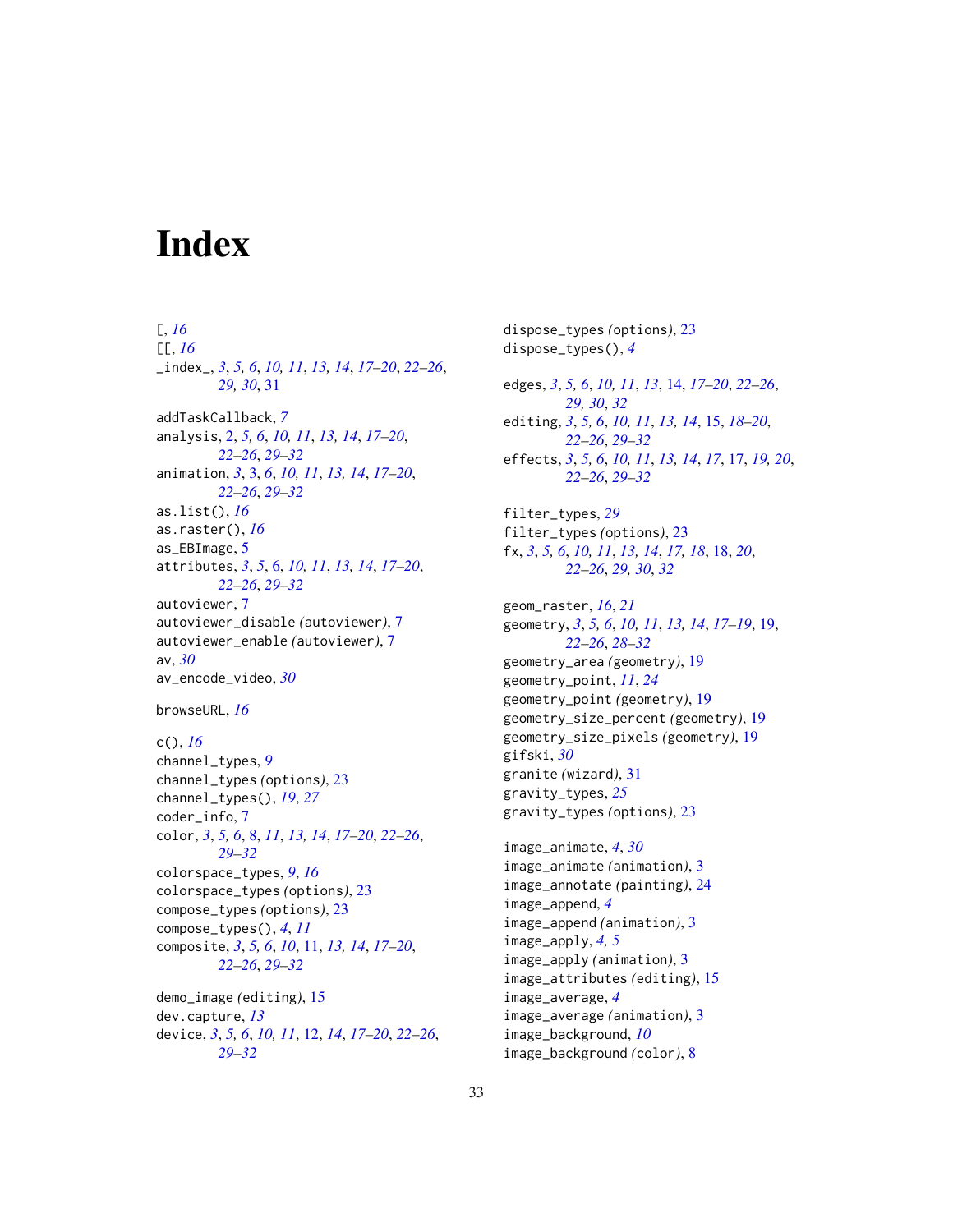image\_blank *(*editing*)*, [15](#page-14-0) image\_blur *(*effects*)*, [17](#page-16-0) image\_border, *[11](#page-10-0)* image\_border *(*composite*)*, [11](#page-10-0) image\_browse *(*editing*)*, [15](#page-14-0) image\_canny *(*edges*)*, [14](#page-13-0) image\_canny(), *[14](#page-13-0)* image\_capture *(*device*)*, [12](#page-11-0) image\_channel, *[9](#page-8-0)* image\_channel *(*color*)*, [8](#page-7-0) image\_charcoal *(*effects*)*, [17](#page-16-0) image\_chop, *[29](#page-28-0)* image\_chop *(*transform*)*, [28](#page-27-0) image\_coalesce *(*animation*)*, [3](#page-2-0) image\_colorize, *[10](#page-9-0)* image\_colorize *(*color*)*, [8](#page-7-0) image\_comment *(*attributes*)*, [6](#page-5-0) image\_compare, *[3](#page-2-0)* image\_compare *(*analysis*)*, [2](#page-1-0) image\_compare\_dist *(*analysis*)*, [2](#page-1-0) image\_composite *(*composite*)*, [11](#page-10-0) image\_connect, *[26](#page-25-0)* image\_connect *(*segmentation*)*, [25](#page-24-0) image\_contrast, *[10](#page-9-0)* image\_contrast *(*color*)*, [8](#page-7-0) image\_convert *(*editing*)*, [15](#page-14-0) image\_convert(), *[10](#page-9-0)* image\_convolve *(*morphology*)*, [21](#page-20-0) image\_crop, *[29](#page-28-0)* image\_crop *(*transform*)*, [28](#page-27-0) image\_data *(*editing*)*, [15](#page-14-0) image\_data(), *[16](#page-15-0)* image\_deskew, *[29](#page-28-0)* image\_deskew *(*transform*)*, [28](#page-27-0) image\_despeckle *(*effects*)*, [17](#page-16-0) image\_device *(*device*)*, [12](#page-11-0) image\_display *(*editing*)*, [15](#page-14-0) image\_draw, *[25](#page-24-0)* image\_draw *(*device*)*, [12](#page-11-0) image\_edge *(*edges*)*, [14](#page-13-0) image\_emboss *(*effects*)*, [17](#page-16-0) image\_enhance, *[10](#page-9-0)* image\_enhance *(*color*)*, [8](#page-7-0) image\_equalize, *[10](#page-9-0)* image\_equalize *(*color*)*, [8](#page-7-0) image\_fft, *[3](#page-2-0)* image\_fft *(*analysis*)*, [2](#page-1-0) image\_fill *(*painting*)*, [24](#page-23-0)

image\_fill(), *[24](#page-23-0)* image\_flatten, *[4](#page-3-0)* image\_flatten *(*animation*)*, [3](#page-2-0) image\_flip, *[29](#page-28-0)* image\_flip *(*transform*)*, [28](#page-27-0) image\_flop, *[29](#page-28-0)* image\_flop *(*transform*)*, [28](#page-27-0) image\_frame, *[11](#page-10-0)* image\_frame *(*composite*)*, [11](#page-10-0) image\_fuzzycmeans, *[26](#page-25-0)* image\_fuzzycmeans *(*segmentation*)*, [25](#page-24-0) image\_fx *(*fx*)*, [18](#page-17-0) image\_ggplot, [21](#page-20-0) image\_graph *(*device*)*, [12](#page-11-0) image\_graph(), *[3,](#page-2-0) [4](#page-3-0)*, *[6](#page-5-0)*, *[9](#page-8-0)*, *[11](#page-10-0)*, *[14](#page-13-0)*, *[16](#page-15-0)*, *[18,](#page-17-0) [19](#page-18-0)*, *[21,](#page-20-0) [22](#page-21-0)*, *[24](#page-23-0)*, *[26](#page-25-0)[–28](#page-27-0)*, *[30](#page-29-0)* image\_hough\_draw *(*edges*)*, [14](#page-13-0) image\_hough\_txt *(*edges*)*, [14](#page-13-0) image\_implode *(*effects*)*, [17](#page-16-0) image\_info *(*attributes*)*, [6](#page-5-0) image\_info(), *[6](#page-5-0)* image\_join *(*editing*)*, [15](#page-14-0) image\_lat *(*thresholding*)*, [27](#page-26-0) image\_lat(), *[27](#page-26-0)* image\_map, *[9](#page-8-0)* image\_map *(*color*)*, [8](#page-7-0) image\_median, *[10](#page-9-0)* image\_median *(*color*)*, [8](#page-7-0) image\_modulate, *[9](#page-8-0)* image\_modulate *(*color*)*, [8](#page-7-0) image\_montage, *[4](#page-3-0)* image\_montage *(*animation*)*, [3](#page-2-0) image\_morph, *[4](#page-3-0)* image\_morph *(*animation*)*, [3](#page-2-0) image\_morphology *(*morphology*)*, [21](#page-20-0) image\_mosaic, *[4](#page-3-0)* image\_mosaic *(*animation*)*, [3](#page-2-0) image\_negate *(*effects*)*, [17](#page-16-0) image\_noise *(*effects*)*, [17](#page-16-0) image\_normalize, *[10](#page-9-0)* image\_normalize *(*color*)*, [8](#page-7-0) image\_ocr *(*ocr*)*, [22](#page-21-0) image\_ocr\_data *(*ocr*)*, [22](#page-21-0) image\_oilpaint *(*effects*)*, [17](#page-16-0) image\_orient *(*transform*)*, [28](#page-27-0) image\_page *(*transform*)*, [28](#page-27-0) image\_quantize, *[9](#page-8-0)* image\_quantize *(*color*)*, [8](#page-7-0)